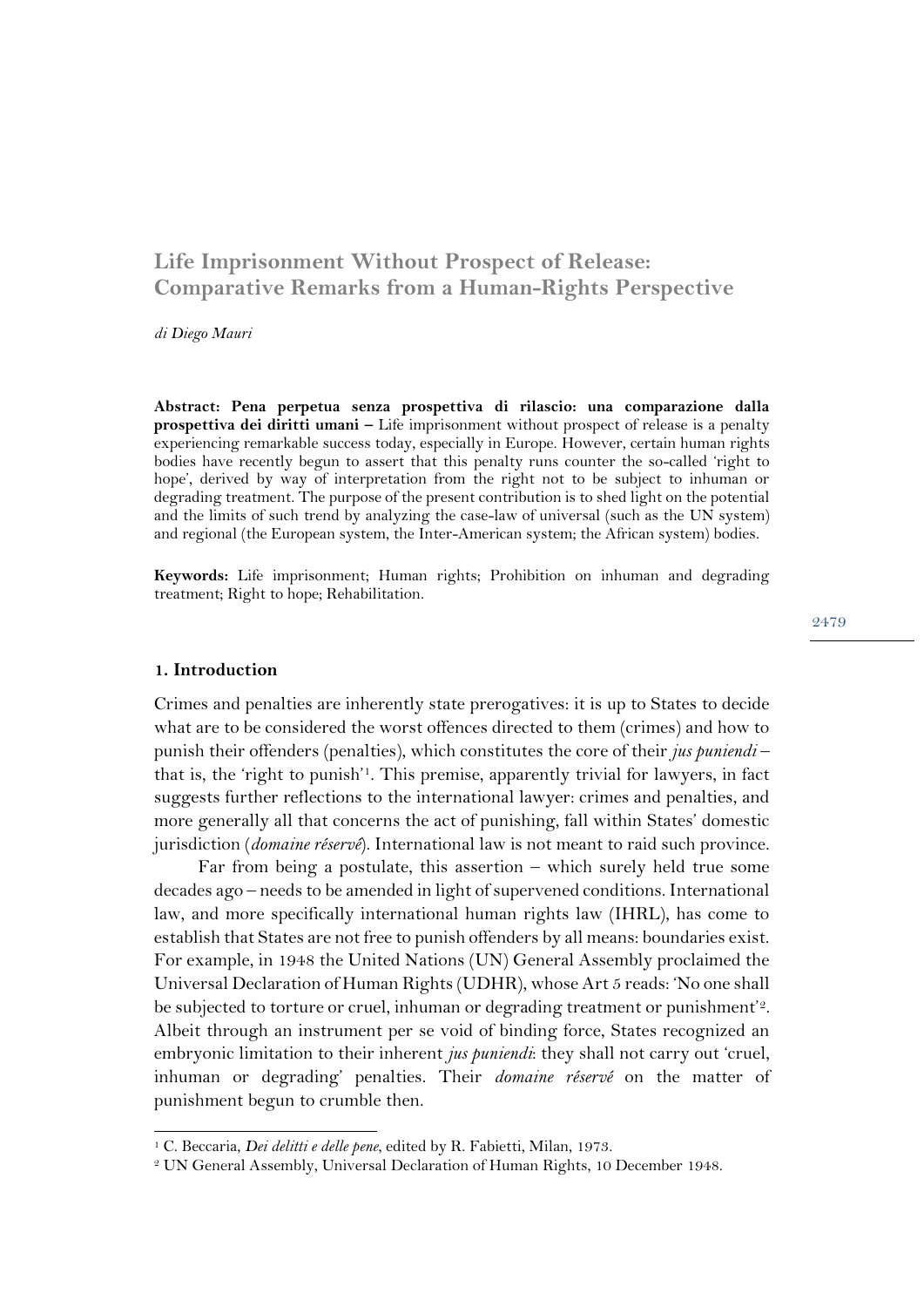The present contribution moves from this evidentiary circumstance, and aims at tackling a specific form of punishment, namely life imprisonment that – either *de jure* (that is, by express legal provision) or *de facto* (that is, as a result of factual circumstances) – *denies* or *unreasonably limits* the access to key benefits such as the reduction or remission of the penalty originally imposed. In other words, focus will be on forms of life imprisonment in which prospect of release is absent or, albeit provided, is not materially accessible to prisoners. The phrase 'life imprisonment without prospect of release' adequately – yet not perfectly – describes such form of punishment, and will thus be employed hereinafter<sup>3</sup>.

The topicality and the relevance of such issue derives from a threefold circumstance. First, it is argued that the (almost) widespread abolition of death penalty – by far the most severe form of punishment – has brought about a rediscovery (and sometimes even a discovery) of life imprisonment<sup>4</sup>. Second, many have begun to argue that a whole-life limitation of basic rights (such as liberty) raises a number of concerns that is not necessarily inferior to that raised by death penalty5. Third, despite the spread and the severity of such penalty, surprisingly there is little to no literature dedicated to its implications from human-rights oriented perspective<sup>6</sup>. As an author has brilliantly suggested, today life imprisonment deserves being 'taken seriously' *à la* Dworkin, not only at the domestic level but also at the international one7.

A definitional hurdle has to be solved preliminarily: it is impossible to refer to 'life imprisonment without prospect of release' as a unitary notion, a conclusion implied from the circumstance that in principle each State maintains the prerogative to establish punishments<sup>8</sup>. Thus, for instance, in the US legal system life imprisonment exists in a variety of forms, ranging from life imprisonments allowing an individual to be considered for early release after a period of time (one year or forty years) to life imprisonment without parole. In Italy, two large families of life imprisonment exist, namely 'ordinary' life imprisonment (the socalled *ergastolo*) and life imprisonment preventing individuals from accessing relevant penitentiary benefits absent specific conditions (the so-called *ergastolo* 

<sup>3</sup> For a different categorization of forms of life imprisonment, see D. van Zyl Smit, C. Appleton, *Life Imprisonment. A Global Human Rights Analysis*, Harvard, 2019, xi ff.

<sup>4</sup> UN Secretary-General, *Capital Punishment and Implementation of the Safeguards Guaranteeing Protection of the Rights of Those Facing the Death Penalty*, ESCOR, UN Doc. E/2010/10, 1 32 (2009). Today, life imprisonment is a statutory penalty in 183 out of 216 countries and territories worldwide: see D. van Zyl Smit, C. Appleton, *supra* note 3, xi ff.

<sup>5</sup> For instance, the same Cesare Beccaria expresses his personal preference for life imprisonment as a paradoxically harsher penalty than the capital punishment: see Beccaria, *supra* note 1, 69 ff. Also religious leaders, such as Popes, have joined academic reflection on this topic: see *amplius* M. Abellán Almenara, D. van Zyl Smit, *Human Dignity and Life Imprisonment: The Pope Enters the Debate*, in 15 *Human Rights Law Review* 369 (2015), and also the landmark work of L. Eusebi, *La Chiesa e il problema della pena: sulla risposta al negativo come sfida giuridica e teologica*, Brescia, 2014.

<sup>6</sup> N. Bernaz, *Life Imprisonment and the Prohibition of Inhuman Punishments in International Human Rights Law: Moving the Agenda Forward*, in 35 *Human Rights Law Quarterly* 470 (2013), 471.

<sup>7</sup> D. van Zyl Smit, *Taking Life Imprisonment Seriously in National and International Law*, The Hague, 2002.

<sup>8</sup> *Ibidem*, 1-3.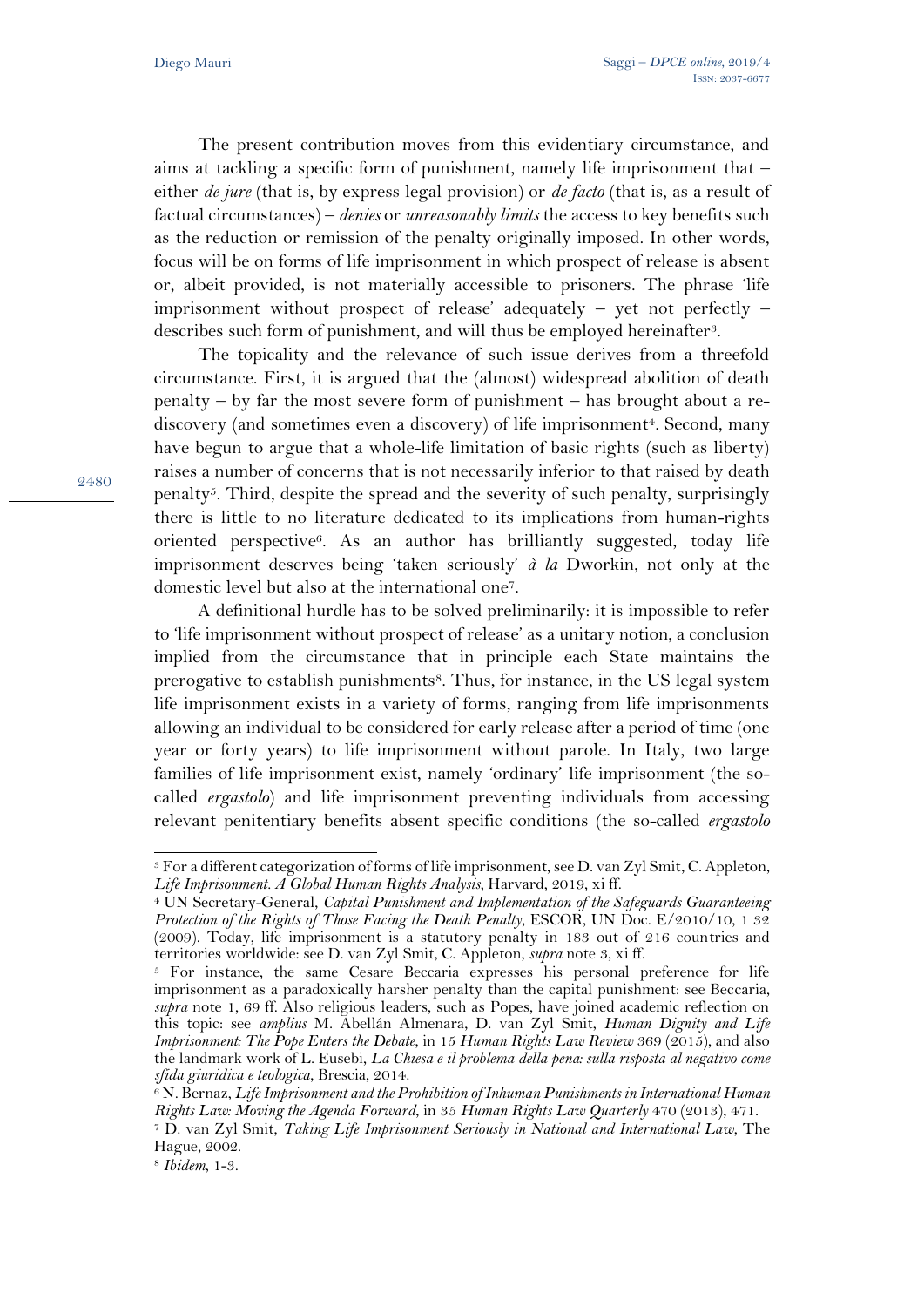*ostativo*). The Italian case will make the object of *ad hoc* reflections below, as the *ergastolo ostativo* has been found in contravention with obligations stemming from the European Convention on Human Rights (ECHR) in the recent and landmark case *Viola v. Italy (No 2)*9*.* This decision contains the European Court of Human Rights (ECtHR)'s most advanced reflections on life imprisonment without prospect of release. A request for referral to the Grand Chamber formulated by the Italian Government has been rejected in October 2019, which renders the judgment final<sup>10</sup>.

Having said this, life imprisonment without prospect of release may be addressed from opposite, yet intertwined, viewpoints: one goes from the individual subject to this penalty, the other from the functions traditionally believed to be exercised by penalties in criminal law.

Approaching this penalty from the prisoner's standpoint, in its fundamental sense the penalty amounts to denying the prisoner any hope to be realistically readmitted in the society. Especially in the European context – which will be at the center of the present analysis – there is a recent trend referring to an alleged prisoners' 'right to hope' that would be violated in case of life imprisonment without prospect of release<sup>11</sup>. A key point is to assess whether (and, in the positive, to what extent) such right can be said to exist at the universal level, or whether it has been gaining traction only on a limited scale, namely within the European system of protection of human rights.

Surely, the fact that convicted individuals hope for their release is part and parcel of the more general process of rehabilitation – which is now believed to be (one of) the main purpose of punishment. Given its acknowledgement by most IHRL instruments, one may expect that rehabilitation requires recognition of prisoners' 'right to hope' and therefore outright rejection of life imprisonment without prospect of release. In fact, the situation is different, as will be shown throughout this contribution.

These complex issues will be tackled from a comparative perspective, that is by contrasting the main IHRL instruments and the relevant monitoring bodies' case-law; conversely, domestic legislations fall outside the scope of the present analysis, and will be considered only to the extent that they offer an effective contribution to the IHRL debate<sup>12</sup>. First, attention will be paid to the universal level with a view to identifying some general approaches (Section 2). Focus will then be moved to regional instruments, in turn: the European system (Section 3); the Inter-American system (Section 4); the African system (Section 5). This overview will allow for a global analysis aiming to show in which systems the 'right to hope' and the purposes of rehabilitation are better fostered, and where –

<sup>9</sup> App. No. 77633/16, 13 June 2019.

<sup>10</sup> See [hudoc.echr.coe.int/eng-press#%20.](https://hudoc.echr.coe.int/eng-press#%20)

<sup>11</sup> On the right to hope, see generally P. Pinto de Albuquerque, *Life imprisonment and the European right to hope*, in *Rivista AIC*, n. 2/2015.

<sup>&</sup>lt;sup>12</sup> For a short but comprehensive survey of life imprisonment in domestic legal orders, see Penal Reform International, *Life Imprisonment. A Policy briefing*, April 2018.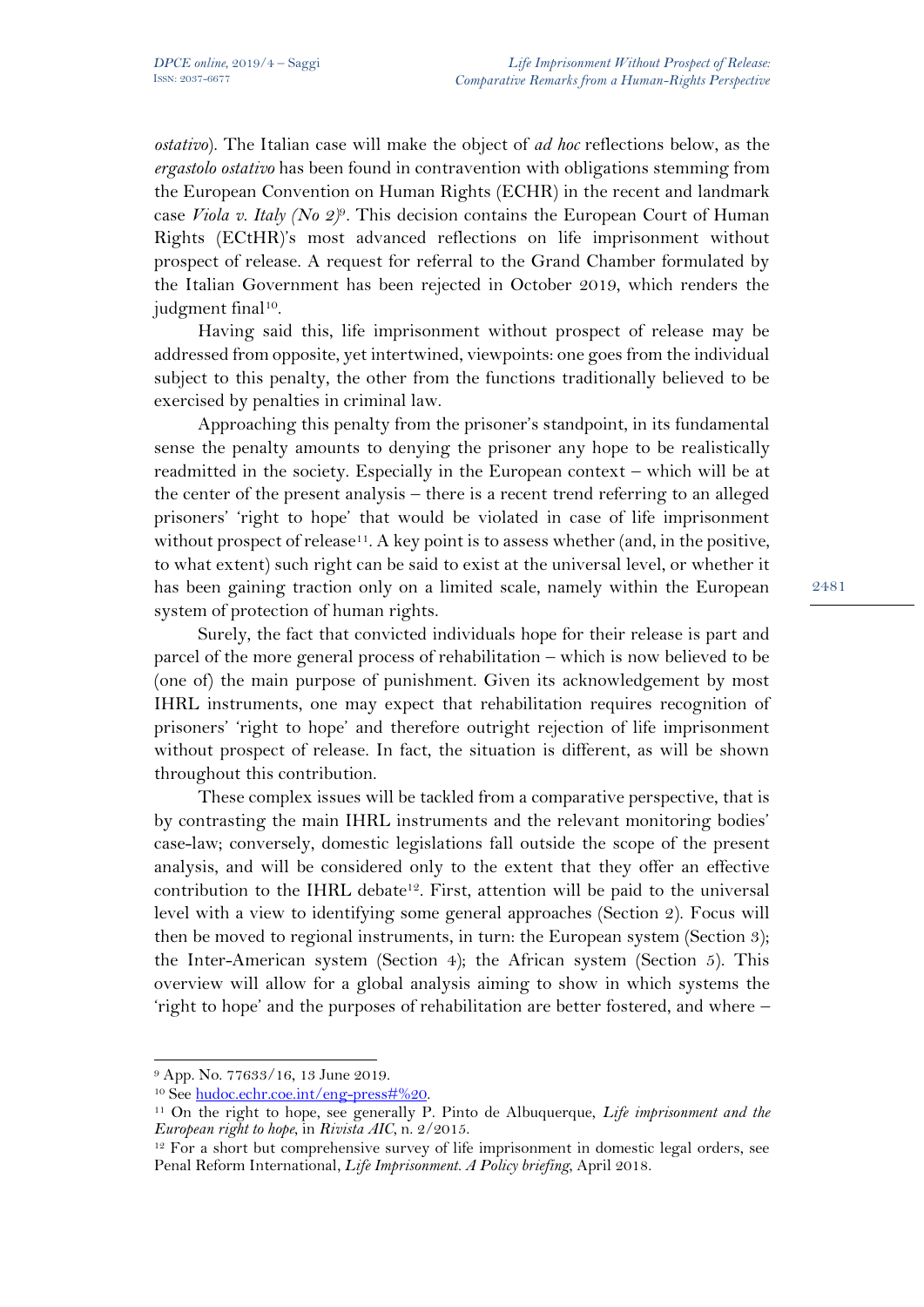and possibly why – a human-rights oriented reflection on life imprisonment without prospect of release is totally or partly lacking (Section 6).

## **2. The International Covenant on Civil and Political Rights**

Looking at the universal layer, the International Covenant on Civil and Political Rights (hereinafter: the ICCPR) contains an explicit provision in favor of rehabilitation, namely Art 10(3), which reads: 'The penitentiary system shall comprise treatment of prisoners the essential aim of which shall be their reformation and social rehabilitation'13.

From a systematic perspective, this provision seems endowed with very high potential: Art 10(1) solemnly establishes that all prisoners must be treated in accordance with their inherent 'dignity'. The concept of human dignity is a key one: it first surfaced in the UDHR14, it is echoed in the very Preamble of the ICCPR15, and it inspires a conspicuous portion of IHRL jurisprudence. It is therefore implied that the purpose of rehabilitation is required by the respect of the prisoners' dignity: penalties must aim at rehabilitating the individuals and allowing for their readmission in the society. Retribution alone is not consistent with the ICCPR: so goes General Comment No. 2116, and most commentators are on the same page17. Soft-law instruments such as the former *UN Standard Minimum Rules for the Treatment of Prisoners*<sup>18</sup> as well as the more recent *Mandela Rules*<sup>19</sup> contain clear provisions in favor of prisoners' return to society. In addition, parallel indications derive from the Statute of the International Criminal Court20. In sum, Art 10(3) seems situated within an unequivocal normative framework.

Yet, the provision's practical application has not met the expectations of those who advocate for a human rights-based sensitiveness towards punishment so far: in a very limited number of case the ICCPR's monitoring body, the Human Rights Committee (HRCttee or Committee), has had the occasion to apply Art  $10(3)$ . For example, in a recent case, the HRCttee has held that failure to keep postconviction preventive detainees distinct from life prisoners contravened both Art

<sup>13</sup> UN General Assembly, *International Covenant on Civil and Political Rights*, 16 December 1966, 999 UNTS 171.

<sup>14</sup> See *supra* note 2, Preamble, Art 1 ('All human beings are born free and equal in dignity and rights'), Arts 22-23.

<sup>15</sup> See *supra* note 11, Preamble ('… recognition of the inherent dignity … is the foundation of freedom, justice and peace in the world'; 'these rights derive from the inherent dignity of the human person').

<sup>16</sup> Human Rights Committee, *General Comment No 21: Article 10 (Humane treatment of persons deprived of their liberty)*, 10 April 1992, HRI/GEN/1/Rev.9, para 10.

<sup>17</sup> A. Ploch, *Why dignity matters: Dignity and the right (or not) to rehabilitation from international and national perspectives*, in 44 *International Law and Politics* 887 (2012), 906-907.

<sup>18</sup> UN General Assembly, *Standard Minimum Rules for the Treatment of Prisoners*, 30 August 1955, Rules 58-61, 65, 66 and *passim*.

<sup>19</sup> UN General Assembly, *United Nations Standard Minimum Rules for the Treatment of Prisoners (the Nelson Mandela Rules)*, 8 January 2016, A/RES/70/175.

<sup>&</sup>lt;sup>20</sup> Rome Statute of the International Criminal Court (last amended 2010), 17 July 1998, Art 110; see also *Rules of Procedure and Evidence*, 3-10 September 2002, Official Records ICC-ASP/1/3, Rules 223, 224.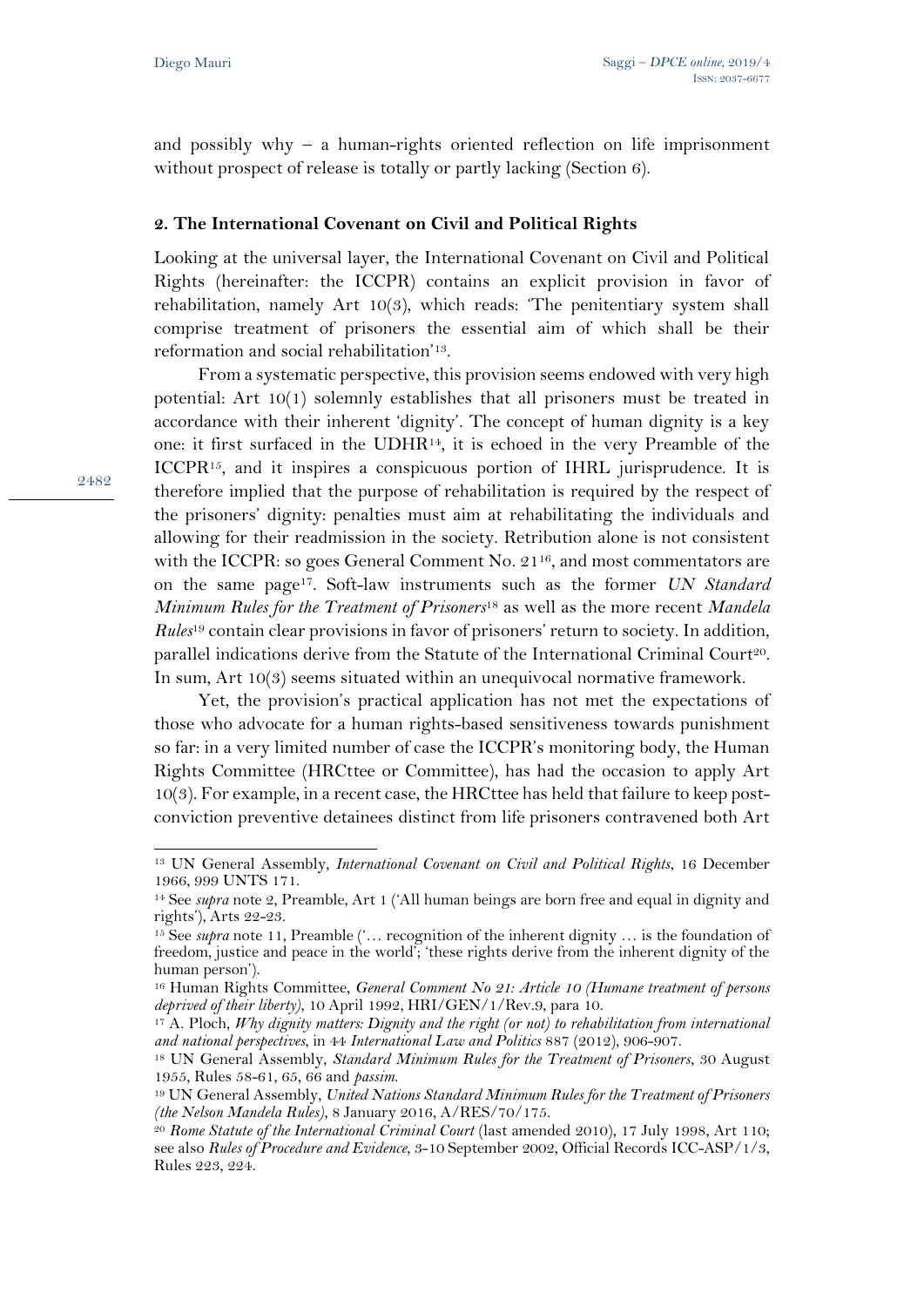9 (1) ICCPR (the provision against arbitrary detention) and Art 10(3) ICCPR, inasmuch this imprisonment condition is inadequate to ensure rehabilitation<sup>21</sup>. That being said, specific pronouncements on Art 10(3) are scarce. While case-law on death penalty has been growing exponentially in the last decades<sup>22</sup>, the same has not happened with respect to life imprisonment in general, and life imprisonment without prospect of release in particular. As has been observed, the very issue of life imprisonment had been totally neglected by Delegations during the drafting process of the Covenant<sup>23</sup>; its practical application largely pursued the same path.

The same holds true also from the standpoint of Art 7 ICCPR, which prohibits inhuman and degrading 'treatment or punishment'. This prohibition has made the basis, for example, for rejecting corporal punishment and all forms of punishment involving serious physical and mental suffering24. This has never resulted in a finding that life imprisonment without prospect of release constitute such treatment; on the contrary, it has been considered as legitimate in principle. However, if on certain conditions life imprisonment without prospect of release were applied in a manner that it resulted in such forms of punishment, Art 7 ICCPR would be a relevant provision. The point is that the number of applications raising Art 7 complaints is as much limited as is for Art 10(3).

In *Weiss v. Austria*, the HRCttee was asked to declare that a *de facto* life imprisonment (845 years reducible to 711 years for good behavior) violated the prohibition on degrading and inhuman punishment enshrined in Art 7 ICCPR. The Committee held that in principle life imprisonment without prospect of release 'may' raise issues with respect to the prohibition on inhuman and degrading punishments (Art 7) read in conjunction with Art  $10(3)^{25}$ , but eventually declared the case inadmissible. So far it has not declared any State responsible for violating such provisions. However, it has provided useful indications on how life imprisonment must be organized and served to be compliant with the ICCPR. For instance, the HRCttee has held that there is a legal obligation to conduct a review of the prisoner's status after serving the non-parole period where provided<sup>26</sup>; the issues of *de facto* whole-life imprisonment (such as 75 years)<sup>27</sup> and the non-parole period duration<sup>28</sup> have been considered as well, albeit only incidentally or by separate opinions. In addition, the Committee has also

<sup>25</sup> *Weiss v. Austria*, Comm. No. 1821/2008, 24 October 2012, para 9.4.

<sup>21</sup> *Miller and Carroll v. New Zealand*, Comm. No. 2502/2014, 21 November 2017.

<sup>22</sup> *Judge v. Canada*, Comm. No. 829/1998, 5 August 2002; *Thompson v. Saint-Vincent-and-the-Grenadines*, Comm. No. 806/1998, 18 October 2000; *Ng v. Canada*, Comm. No. 469/1991, 5 November 1993.

<sup>23</sup> See M. Novak, *UN Covenant on Civil and Political Rights: CCPR Commentary*, 2nd ed., Kehl am Rhein, 2005, 254 ff.

<sup>24</sup> See for instance HRCttee, *General Comment No 20: Article 7*, 3 October 1992, HRI/GEN/1/Rev.9, paras 5, 6. See also Bernaz, *supra* note 6, 493 ff.

<sup>26</sup> See *Tai Waikiri Rameka and Others v. New Zealand*, Comm. No. 1090/2002, 6 November 2003, para 7.3.

<sup>27</sup> *Teesdale v. Trinidad and Tobago*, Comm. No. 677/96, 1 April 2002, Concurring Opinion of Mr. Lallah.

<sup>28</sup> *Hankle v. Jamaica*, Comm. No. 710/96, 28 July 1999, Concurring Opinion of Mrs. Chanet.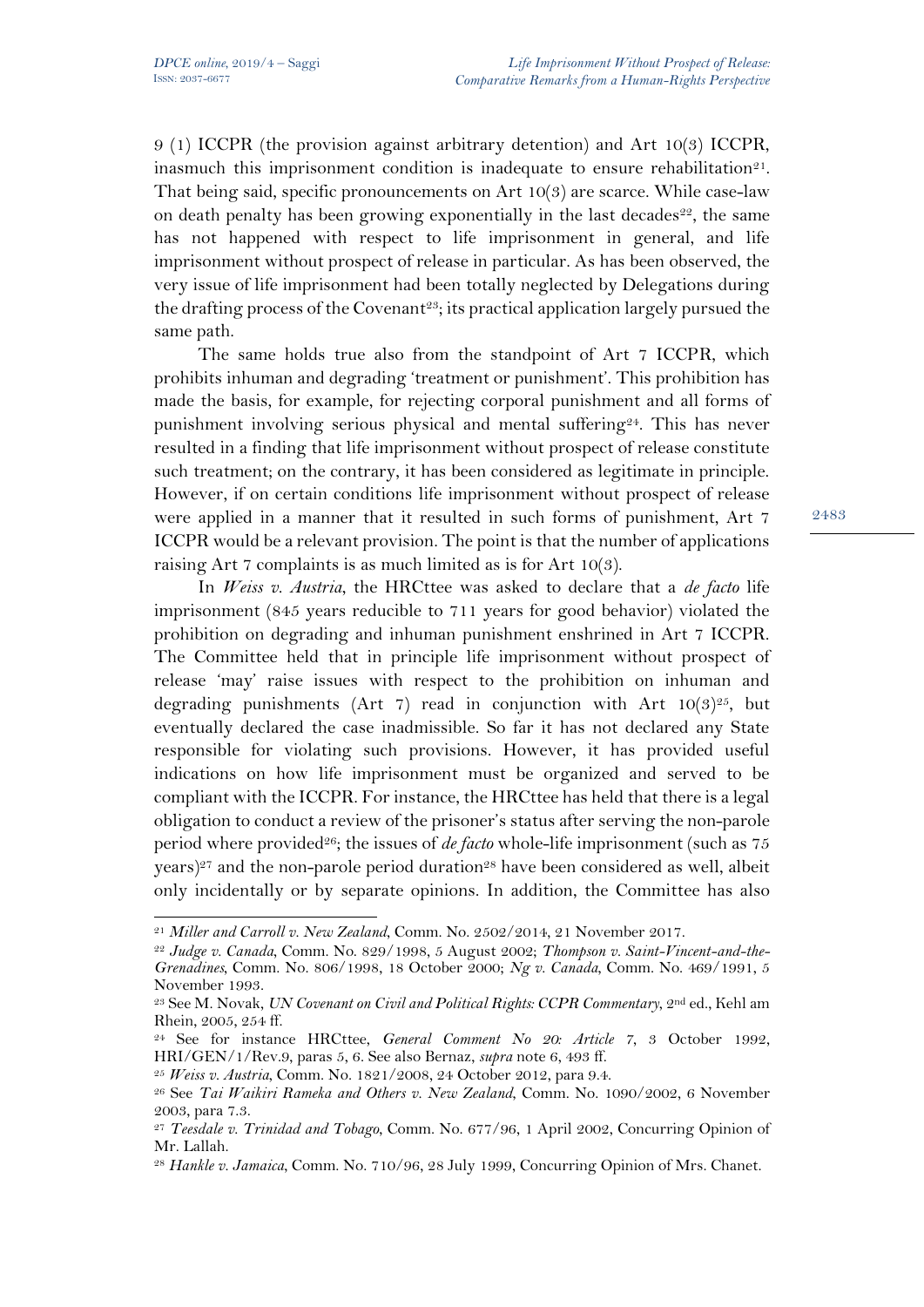emphasized that parole mechanisms must be operated in a way that conforms to the principle of non-discrimination<sup>29</sup>, and that in order for them to be accessed they may attach some importance to the prisoner's behavior<sup>30</sup>. Finally, it held that the possibility of release must be considered by an independent judiciary body<sup>31</sup>.

Conversely, more attention has been paid to the (more specific) issue of sentencing juveniles to life imprisonment. In this field, it must be recalled that other international instruments expressly contain prohibition of such penalty on minors. In particular, Art 37 of the UN Convention on the Rights of the Child reads: '[n]either capital punishment nor life imprisonment without possibility of release shall be imposed for offences committed by persons below eighteen years of age'32. This is the most straightforward prohibition on such penalty in the entire body of IHRL, yet limited to a narrow category of prisoners. Be as it may, this prohibition is sufficiently strong to influence the interpretation of Art 7 ICCPR. In *Blessington and Elliot v. Australia*, the HRCttee considered the 30-year nonparole period for juveniles to be in contravention *inter alia* with Arts 7 and 10(3) ICCPR33. In particular, the Committee found that for life imprisonment to be compatible with ICCPR it must allow for 'a possibility of review' and 'a prospect of release'34. While this does not imply that release has to be granted in all circumstances, what matters is that 'release should not be a mere, theoretical possibility' and that the review mechanism should aim to 'evaluate the concrete progress made by the authors towards rehabilitation'35. In short, what must be granted to every juvenile subject to life imprisonment can be called 'right to hope'.

Surely, the prohibition on life imprisonment without prospect of release contained in the Convention on the Rights of the Child may have influenced the HRCttee's particular reading of Arts 7 and 10(3) ICCPR; however, the findings in this case – as in spite of their being tailored to juveniles – seem to be formulated in a way that makes it possible to extend them also to adults. If rehabilitation is a penalty's 'essential' aim that applies to anyone as established by Art 10(3), one may legitimately wonder how a non-parole prisoner can work for their own readmission in the society, if any effort made within the prison's walls does not assume any relevance for their release: hence the importance of review mechanisms and 'a prospect of release' also for adults. As one can easily infer, age does not ultimately seem a determining factor when the 'right to hope' is at stake.

<sup>29</sup> *Kang v. Republic of Korea*, Comm. No. 878/1999, 16 July 2003, para 7.2.

<sup>30</sup> *Van der Plaat v. the Netherlands*, Comm. No. 1492/2006, 22 July 2008, para 6.4.

<sup>31</sup> *Rameka and Others v. New Zealand*, Comm. No. 1090/2002, 6 November 2003.

<sup>32</sup> UN General Assembly, *Convention on the Rights of the Child*, 20 November 1989, 1577 UNTS

<sup>3,</sup> Art 37. For a commentary on the *travaux préparatoires* of such instrument, see J. Tobin, *The UN Convention on the Rights of the Child: A Commentary*, Oxford, 2019, 1463 ff.

<sup>33</sup> *Blessington and Elliot v. Australia*, Comm. No. 1968/2010, 17 November 2014. For a commentary, see K. Fitz-Gibbon, *Life without Parole in Australia: Current Practices, Juvenile and Retrospective Sentencing*, in D. van Zyl Smit, C. Appleton, *Life Imprisonment and Human Rights*, Portland, 2016, 75 ff.

<sup>34</sup> *Blessington and Elliot v. Australia*, *supra* note 33, para 7.7. See also *Yong-Joo Kang v. Republic of Korea*, Comm. No. 878/1999, 16 July 2003, para. 2.3.

<sup>35</sup> *Blessington and Elliot v. Australia*, *supra* note 33, para 7.7.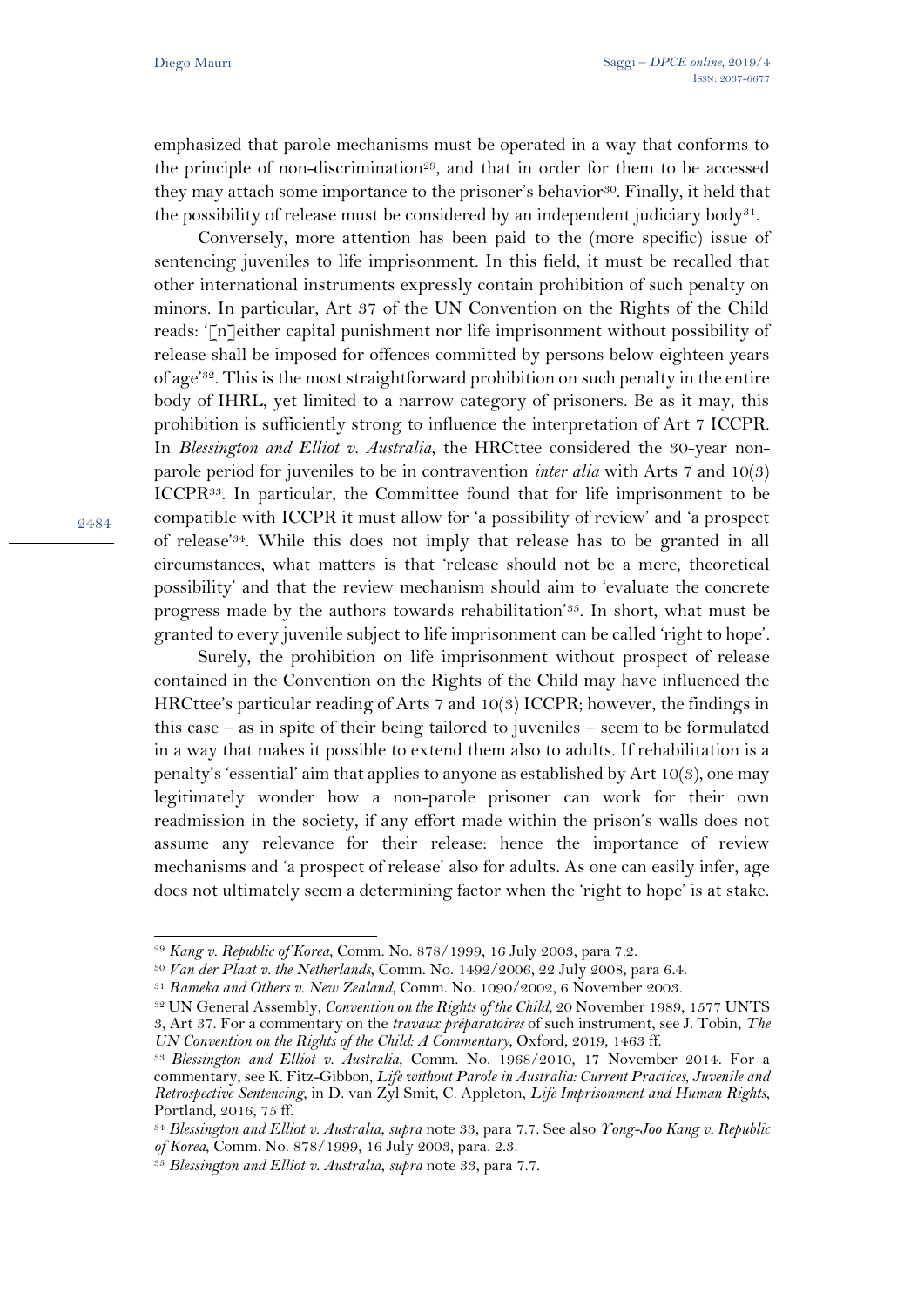An appropriate occasion for the HRCttee to clarify its stance on life imprisonment without prospect of release is represented by the pending case of *Albanese and Others v. Italy*36, communicated to the Italian Government on April 2019. The applicants, all sentenced to the stricter form of life imprisonment envisaged by the Italian legal system, the so-called *ergastolo ostativo*<sup>37</sup>, argue that subordinating release on license and access to several forms of reduction of sentence and alternatives to custody to cooperation with authorities runs contrary to Arts 7, 10(1) and 10(3) ICCPR. As will be shown below, the European Court of Human Rights has recently dealt with an analogous case: time will tell if the Committee and the Court are on the same page on this issue.

Recapitulating, for the moment one must remain cautious and not overestimate the HRCttee's case-law. First, albeit literally envisaged by the ICCPR as the 'essential' aim of punishment, rehabilitation has been left at the corner of the Committee's case-law: this may seem understandable, given the variety of penitentiary systems across States and the difficulty to establish whether the applicant was a specific victim of a State's failure to adopt or implement a rehabilitation-oriented model of punishment. Second, also the legal basis provided by Art 7 has not been interpreted so as to single out a 'right to hope' for individuals other than juveniles, even if no unsurmountable theoretical obstacles would show up in such case. Lastly, it seems that the potential contained in the reference to 'human dignity' as per Art 10(1) has been left largely unexploited so far.

## **3. The European Convention on Human Rights**

Moving from the universal layer to the regional ones, the first system deserving close scrutiny is the European one. As has been briefly said, the European system – based on the European Convention on Human Rights (ECHR) – has considerably evolved in terms of punishments generally, and life imprisonment particularly. This success can be explained by taking into account, to name only one, the circumstance that out of forty-seven States party to the ECHR, forty-four establish a form of life imprisonment without prospect of release for serious crimes.

Albeit Art 3 ECHR does not contain any reference to 'punishments' unlike Art 7 ICCPR, for decades the ECHR's monitoring body, the European Court of Human Rights (ECtHR), has interpreted that provision so as to cover penalties. In the famous *Tyrer* case, the ECtHR held that the corporal punishment the applicant had been sentenced to (namely, three strokes of the birch) was contrary to Art 3 in that it contained a degree of 'humiliation' qualifying as 'degrading'38. Death penalty is also understood in quite similar terms today<sup>39</sup>.

Moving on to life imprisonment without prospect of release, the first nonjudicial pronouncements date back to the seventies, when an *ad hoc* Committee of

<sup>36</sup> G-RC/CCPR/19/ITA/1.

<sup>37</sup> See *amplius infra.*

<sup>38</sup> *Tyrer v. the United Kingdom*, App. No. 5856/72, 25 April 1978.

<sup>39</sup> *Al-Saadoon and Mufdhi v. the United Kingdom*, App. No. 61498/08, 2 March 2010.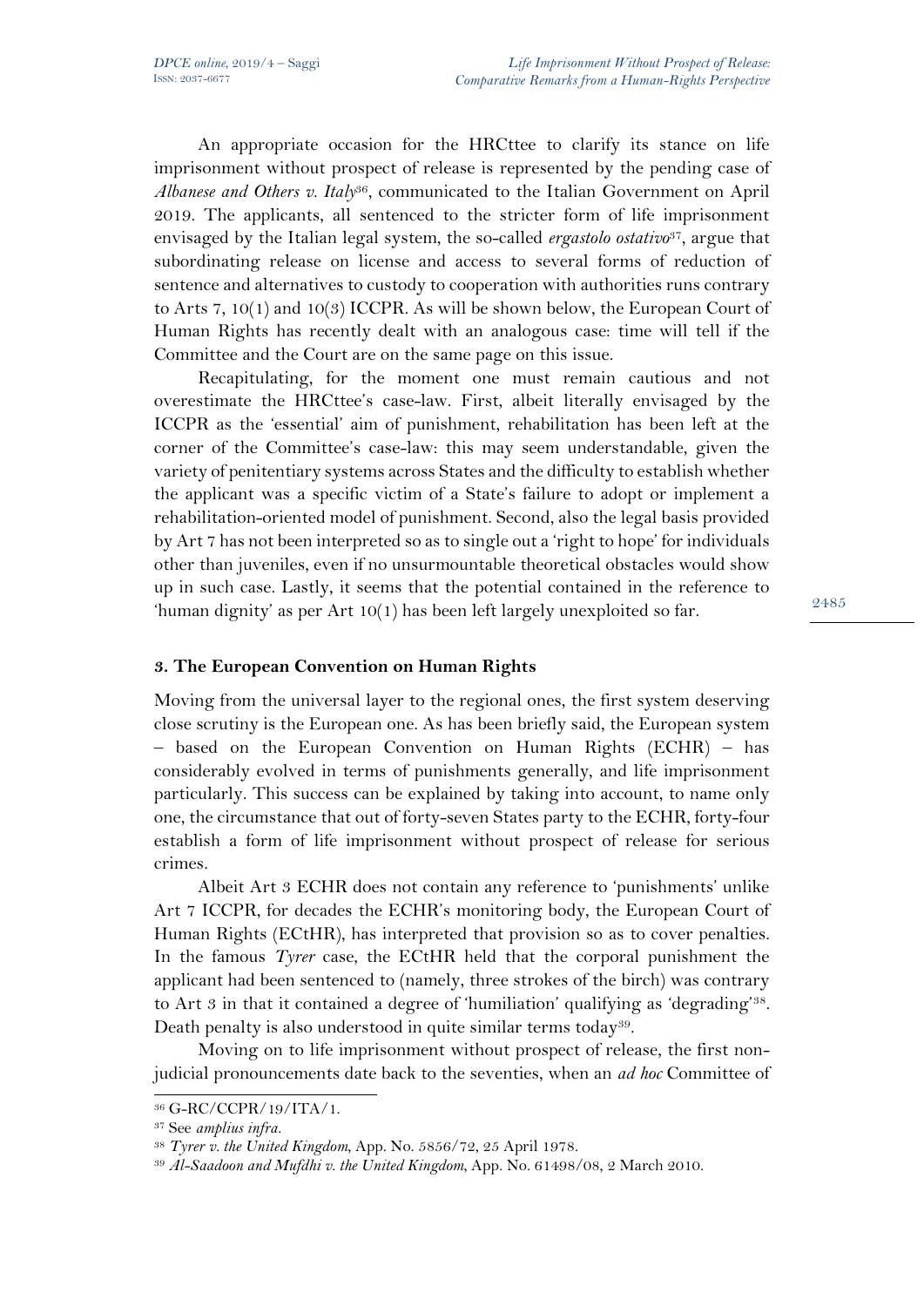the Council of Europe working on the treatment of long-term prisoners held that imprisoning a person for life 'without any hope of release' is 'inhuman'40. The Committee of Ministers subsequently adopted Recommendation Rec(2003)23 in which, albeit without condemning such penalty, it held that life sentences should aim to 'increase and improve the possibilities for [prisoners] to be successfully resettled in society and to lead a law-abiding life following their release'<sup>41</sup>. Moreover, the 2006 *European Prison Rules* – 'the most prominent soft-law instrument on prisoners' rights in Europe'<sup>42</sup> – provides a general framework on how to manage prisoners' contact with the external world in view of their rehabilitation<sup>43</sup>.

As far as the European Court is concerned, the case-law on life imprisonment without prospect of release is remarkably rich. Any analysis cannot leave the fact out of consideration that such penalty has never been found to be itself a breach of Art 3<sup>44</sup> – an affirmation, one may say, carved in stone. Such finding, however, has not prevented the ECtHR from accepting the possibility 'that the imposition of an irreducible sentence may raise an issue' under  $Art 3 ECHR<sup>45</sup>$ . The Court then faced the issue in the *Léger v. France*<sup>46</sup> and *Kafkaris v. Cyprus*<sup>47</sup> cases, in both cases finding no violation of Art 3 ECHR as the respective penitentiary systems allowed for the reduction of the sanction after a given period of time. In other words, the applicants were not 'deprived of all hope of obtaining an adjustment of  $\lceil \text{their} \rceil$ sentence which was not irreducible *de jure* or *de facto*' <sup>48</sup>. It is important to focus our attention on two, intertwined aspects: the penalty's reducibility and the prisoner's hope to be readmitted in the society.

Reducibility *de jure* and *de facto* has become the key test for assessing the compatibility of life imprisonment without prospect of release with Art 3 ECHR: this is one of the main findings in the well-known case of *Vinter and Others v. the UK*49. Reducibility requires that mechanisms exist that allow for a review of the prisoner's progresses towards rehabilitation in the course of the sentence by domestic authorities50. As far as such mechanisms are concerned, the ECtHR has progressively honed its case-law. For example, it is now required that review

<sup>40</sup> European Committee on Crime Problems, Treatment of Long-Term Prisoners, 1977, 22.

<sup>41</sup> Committee of Ministers of the Council of Europe, Recommendation Rec(2003)23, Adopted by the Committee of Ministers on 9 October 2003 at the 855th meeting of the Ministers' Deputies, Appendix, para 2.

<sup>42</sup> See van Zyl Smit, Appleton, *supra* note 3, 206.

<sup>43</sup> Committee of Ministers of the Council of Europe, Recommendation Rec(2006)2 of the Committee of Ministers to Member States on the European Prison Rules, 11 January 2006. <sup>44</sup> Probably it has been first stated in *Kotälla v. the Netherlands*, App. No. 7994/77, Decision of

<sup>6</sup> May 1978.

<sup>45</sup> *Einhorn v. France*, App. No. 71555/01, Decision of 16 October 2001, para 27.

<sup>46</sup> *Léger v. France*, App. No. 19324/02, 11 April 2006.

<sup>47</sup> *Kafkaris v. Cyprus*, App. No. 21906/04, 12 February 2008.

<sup>48</sup> *Léger v. France*, *supra* note 46, para 92.

<sup>49</sup> *Vinter and Others v. the United Kingdom* [GC], Apps. No. 66069/09 and others, 9 July 2013.

<sup>50</sup> *Ibidem*, para 119.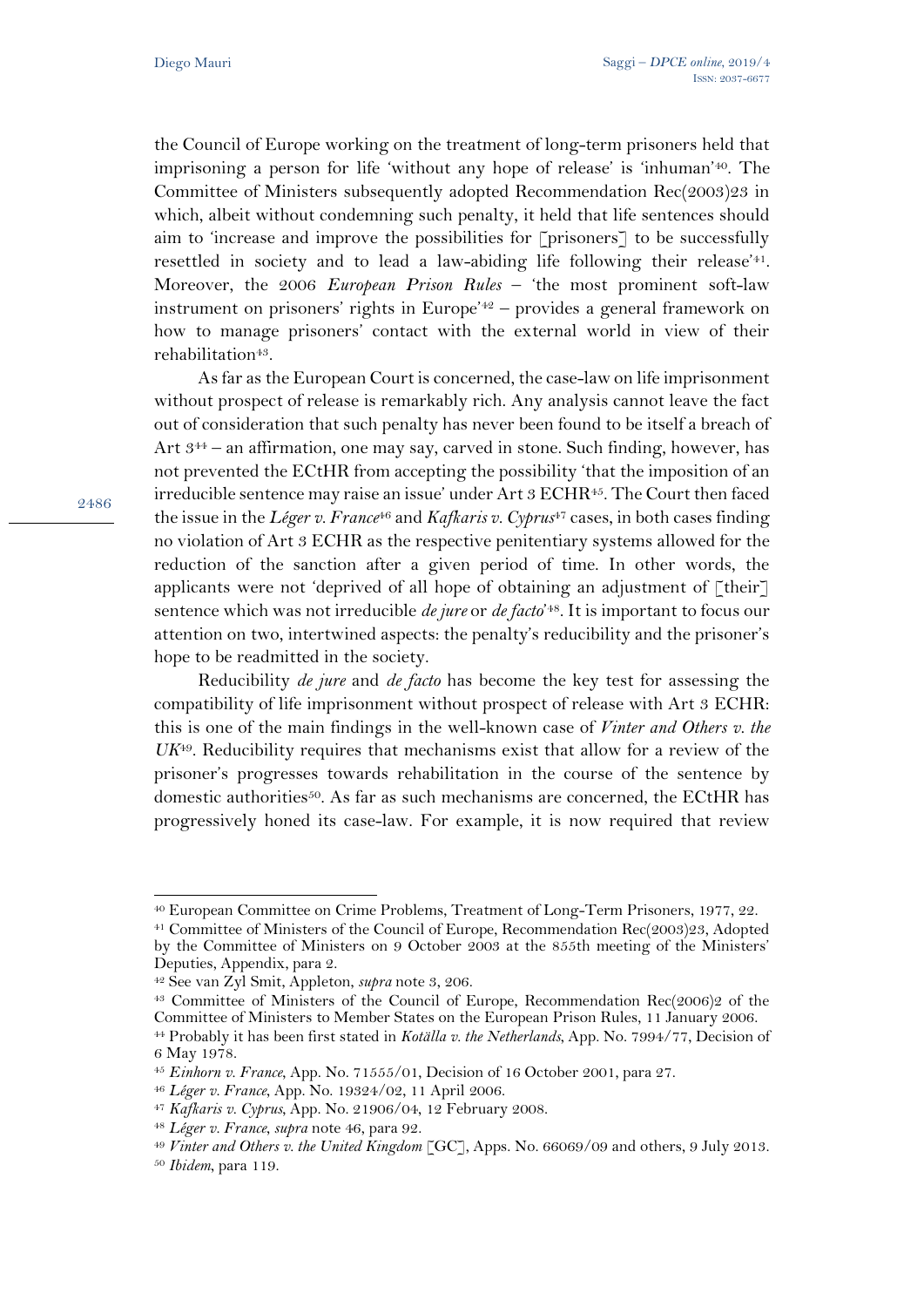mechanisms be available after no more than  $25$  years of imprisonment<sup>51</sup>, and, albeit States enjoy a margin of appreciation with respect to the form of such mechanisms, presidential release on compassionate grounds does not fall within the notion of review mechanism52. The criteria for review mechanisms to be ECHR-compliant are enlisted in *Murray v. the Netherlands*<sup>53</sup>: (*i*) they must be based on sufficiently clear and certain rules (principle of legality); (*ii*) they must aim to assess the continuing existence of a legitimate penological ground for detention, on the basis of an assessment of the prisoner's situation that must be actual and based on objective, pre-established criteria; (*iii*) they must be available not later than 25 years after the imposition of the sentence and thereafter a periodic review; (*iv*) they must be surrounded by adequate procedural safeguards; (*v*) they must be subject to judicial review. Generally, in the *Murray* case the Court stressed the importance of the 'individualization' and 'progression' principles to evaluate whether a life prisoner has a de facto prospect of release<sup>54</sup>. These are only some characteristics, which however give a thorough picture of the current state of the art<sup>55</sup>.

As already argued, the purpose of review mechanism is to assess whether imprisonment is still justified in light of 'legitimate penological grounds': the ECtHR enumerates 'punishment, deterrence, public protection or rehabilitation' amongst them56. It follows that rehabilitation is considered just as one of the possible purposes of punishment, and not the 'essential' one, as the ICCPR goes<sup>57</sup>. However, one could hardly deny that the idea of rehabilitation as polar star of any penitentiary system is taking hold in the European case-law. In *Khoroshenko v. Russia*, for example, the Court argued against strict forms of life imprisonment in which prisoners are prevented 'from maintaining contacts with their families', which is believed to impinge upon 'their social reintegration and rehabilitation'<sup>58</sup>. More straightforwardly, the Court stated that while Art 3 ECHR does not impose a duty to provide rehabilitation programs on Contracting Parties, it requires to 'give life prisoners a chance, however remote, to someday regain their freedom',

<sup>57</sup> See Art 10(3) ICCPR.

<sup>51</sup> *Ibidem*. See also *T.P. and A.T. v. Hungary*, Apps. No. 37871/14 and 73968/14, 4 October 2016.

<sup>52</sup> *Öcalan v. Turkey (No. 2)*, Apps. No. 24069/03 and others, 18 March 2014. For a commentary, see J. D. Mujuzi, *A Prisoner's Right to be Released or Placed on Parole: A Comment on Öcalan v Turkey (No. 2) (18 March 2014)*, in 9 *Baltic Journal of Law and Politics* 69 (2016). See also *Petukhov v. Ukraine (No. 2)*, App. No. 41216/13, 12 March 2019.

<sup>53</sup> *Murray v. the Netherlands* [GC], App. No. 10511/10, 26 April 2016.

<sup>54</sup> See van Zyl Smit, Appleton, *supra* note 3, 210. See also *Khoroshenko v. Russia* [GC], App. No. 41418/04, 30 June 2015, Joint Concurring Opinion of Judges Pinto De Albuquerque and Turković, para 10 ('[t]he cornerstone of a penal policy aimed at resocialising prisoners is the individualized sentence plan, under which the prisoner's risk and needs in terms of health care, activities, work, exercise, education and contacts with the family and outside world should be assessed').

<sup>55</sup> For a subsequent case concerning the UK system, see *Hutchinson v. the UK* [GC], App. No. 57592/08, 17 January 2017, and for a commentary M. Pettigrew, *A Vinter retreat in Europe: Returning to the issue of whole life sentences in Strasbourg*, in 8 *New Journal of European Criminal Law* 128 (2017).

<sup>56</sup> See for instance *Kafkaris v. Cyprus*, *supra* note 47, para 92.

<sup>58</sup> *Khoroshenko v. Russia* [GC], App. No. 41418/04, 30 June 2015, para 144.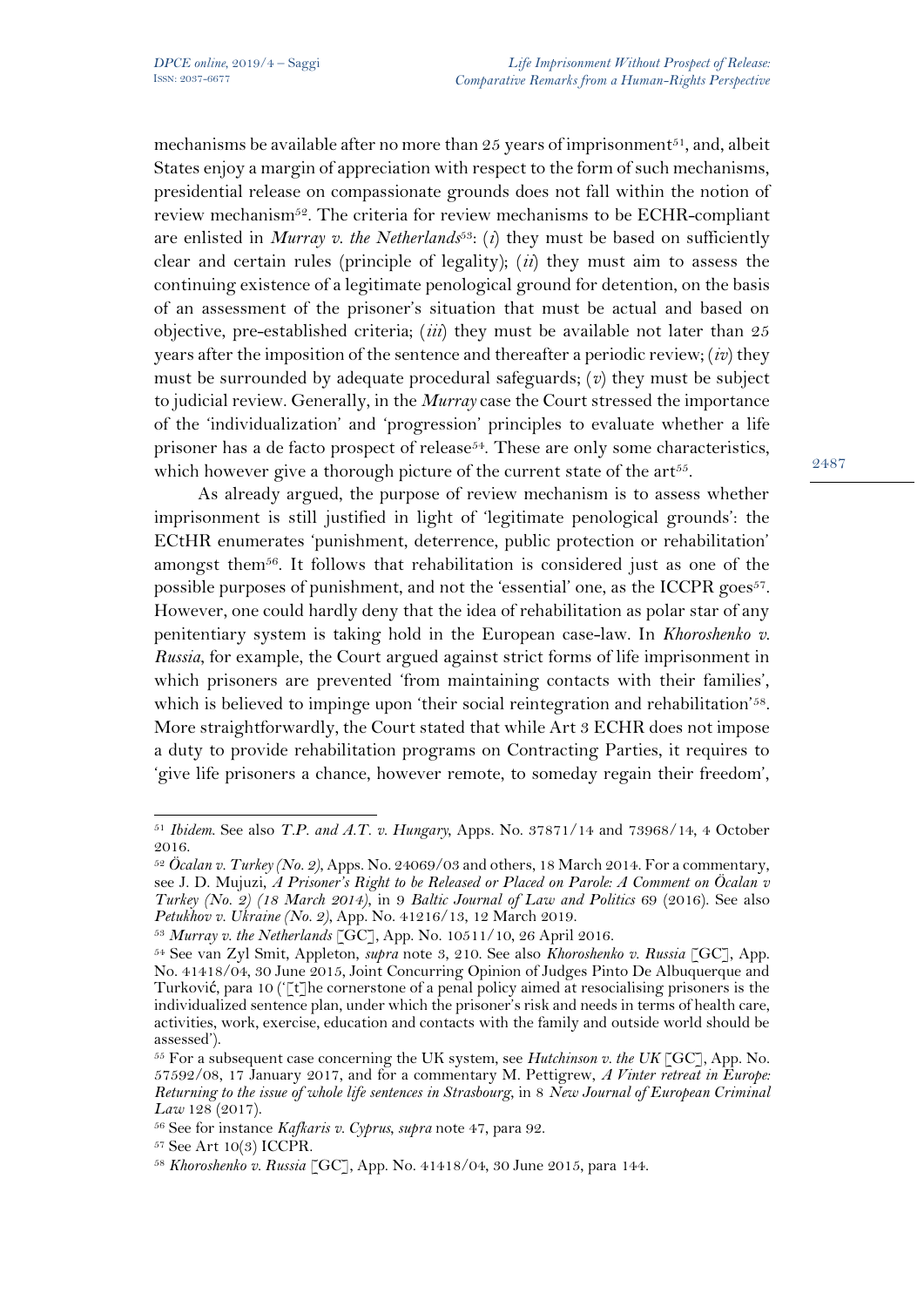which implies that prisoners be given 'a proper opportunity to rehabilitate themselves'59. The Court again stressed the centrality of the rehabilitative purpose in *Dickson v. the UK*, in which it strongly supported the 'progression' principle: the more prisoners advance in serving their sentence, the more retribution should leave room for rehabilitation<sup>60</sup>. This explains why rehabilitation must be at the hearth of any review mechanisms<sup>61</sup>. This passage is of paramount importance as it clarifies that rehabilitation and prisoner's 'hope' are tightly connected.

Turning now to the second aspect, it is thanks to the ECtHR's case-law that a 'right to hope' has begun to surface in the IHRL debate on life imprisonment. This phrase has not officially entered the lexicon of the Court's decisions yet; only some judges in their separate opinions $62$ , in addition to scholarship $63$ , have resorted to it so as to elegantly capture an individual's fundamental right (not by chance deriving from Art 3 ECHR) in a short expression. In *Vinter*'s words, the 'right to hope' fundamentally consists in the prisoner's right 'to know, at the outset of his sentence, what he must do to be considered for release and under what conditions'64. As has been already argued, knowing the conditions for readmission in society plays a decisive role in the path for rehabilitation: hence the relevance of the 'right to hope' for the purposes of punishment.

Reducibility *de jure* and *de facto*, rehabilitation, 'right to hope': these are the basic coordinates guiding the ECtHR, to which in fact one more has to be added – 'human dignity'. In *Vinter*, after a comparative analysis of relevant national provisions and case-law the Court stated that 'the very essence' of the whole conventional edifice 'is respect for human dignity'65, which requires that 'all prisoners, including those serving life sentences, be offered the possibility of rehabilitation and the prospect of release if that rehabilitation is achieved'66. At no point a clear definition of 'human dignity' is provided; after all, such notion is widely considered as the most controversial in IHRL precisely because of such

<sup>65</sup> *Ibidem*, para 113.

<sup>59</sup> *Harakchiev and Tolumov v. Bulgaria*, Apps. No. 15108/11 and 61199/12, 8 July 2014, para 264.

<sup>60</sup> *Dickson v. the UK*, App. No. 44362/04, 4 December 2007, para 28.

<sup>61</sup> *László Magyar v. Hungary*, App. No. 73593/10, 20 May 2014, para 58.

<sup>62</sup> See *Vinter and Others v. the UK*, *supra* note 49, Concurring Opinion of Judge Power-Forde.

<sup>63</sup> See Pinto de Albuquerque, *supra* note 11; K. Dzehtsiarou, *Is there Hope for the Right to Hope*,

in *Verfassungsblog*, https://verfassungsblog.de/, 19 January 2017

<sup>64</sup> See *Vinter and Others v. the UK*, *supra* note 49, para 122.

<sup>66</sup> *Ibidem*, para 114.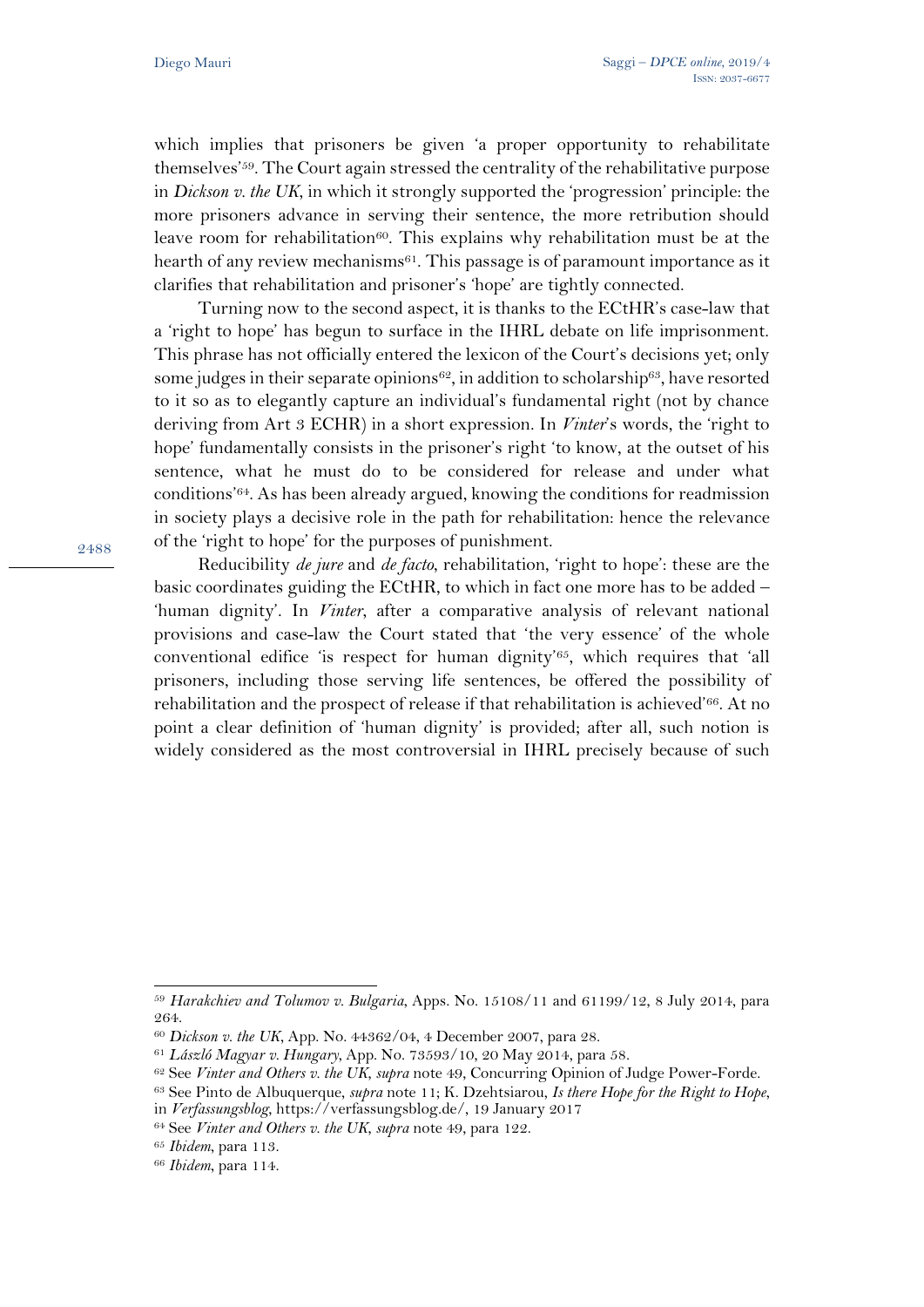reticence67. It has been labeled, in turn, as 'suspect'68, 'vacuous'69, even 'dangerous'70.

Leaving conceptual hurdles aside, 'human dignity' has acquired a certain weight in the ECtHR's case-law on life imprisonment, as witnessed by the recent *Viola v. Italy (No. 2)* case<sup>71</sup>. The applicant had been sentenced to life imprisonment for Mafia-related offenses (murder, abduction, unlawful possession of firearms) and, after six years of special prison regime pursuant to section 41bis of Law No. 354 of 26 July 1975 ('Ordinamento Penitenziario' or Prison Administration Act, hereinafter OP), had applied for prison leave on two occasions, both unsuccessfully. The applicant was subject to the *ergastolo ostativo* regulated by Art 22 of the Italian Criminal Code and sections 4bis and 58ter OP. In brief, according to such provisions release on license and access to several forms of reduction of sentence and alternatives to custody are precluded for prisoners that do not cooperate fruitfully with judicial authorities – a measure clearly aiming at severing all relations between members of Mafia groups<sup>72</sup>. Such normative framework, which essentially subordinates penitentiary benefices to judicial cooperation, does not give any relevance to the following circumstances: first, a prisoner may decide not to cooperate because of the fear of reprisals, either against next-to-kin outside the prison or against himself; second, a prisoner may find himself in the condition of not being able to cooperate due to its intimate certainty of being innocent – yet rarely, cases of miscarriage of justice occur.

In addition to this, there exists at least one precedent in the ECtHR's caselaw, namely the *Trabelsi* case<sup>73</sup>. The applicant, at that time resident in Belgium, had been sentenced to life imprisonment in the US and then extradited by the Belgian authorities upon an arrest warrant. The US authorities had agreed to some requests, such as the non-enforcement of the death penalty and a possibility of commutation of a life sentence. Still, one of the conditions for accessing review mechanisms was 'substantial cooperation' with judicial authorities74: to the Court

<sup>67</sup> On the reflection on human dignity from a IHRL perspective, see: P. De Sena, *Dignità umana in senso oggettivo e diritto internazionale*, in *Diritti umani e diritto internazionale*, n. 1/2017, 573; C. McCrudden, *Human Dignity and Judicial Interpretation of Human Rights*, in 19 *European Journal of International Law* 655 (2008); P. Carozza, *Human Dignity and Judicial Interpretation of Human Rights: A Reply*, in 19 *European Journal of International Law* 931 (2008).

<sup>68</sup> P. Martens, *Encore la dignité humaine : réflexions d'un juge sur la promotion par les juges d'une norme suspecte*, in AA. VV., *Les droits de l'homme au seuil du troisième millénaire : mélanges en hommage à Pierre Lambert*, Bruxelles, 2000, 561.

<sup>69</sup> M. Bagaric and J. Allan, *The Vacuous Concept of Dignity*, in 5 *Journal of Human Rights* 257 (2006).

<sup>70</sup> *Vereinigung Bildender Künstler v. Austria*, App. No. 68354/01, 25 January 2007, Dissenting Opinion of Judges Spielmann and Jebens, para 9.

<sup>71</sup> See *supra* note 9.

<sup>72</sup> 'Impossible' or 'unenforceable' cooperation, as well as situations in which prisoners can demonstrate that they have severed all links with organized criminality are excluded and give access to the penitentiary benefits. On this form of life imprisonment, see E. Dolcini, *La pena detentiva perpetua nell'ordinamento italiano. Appunti e riflessioni*, in *Diritto Penale Contemporaneo – Rivista Trimestrale*, n. 3/2018, 1.

<sup>73</sup> *Trabelsi v. Belgium*, App. No. 140/10, 4 September 2014.

<sup>74</sup> *Ibidem*, para 134.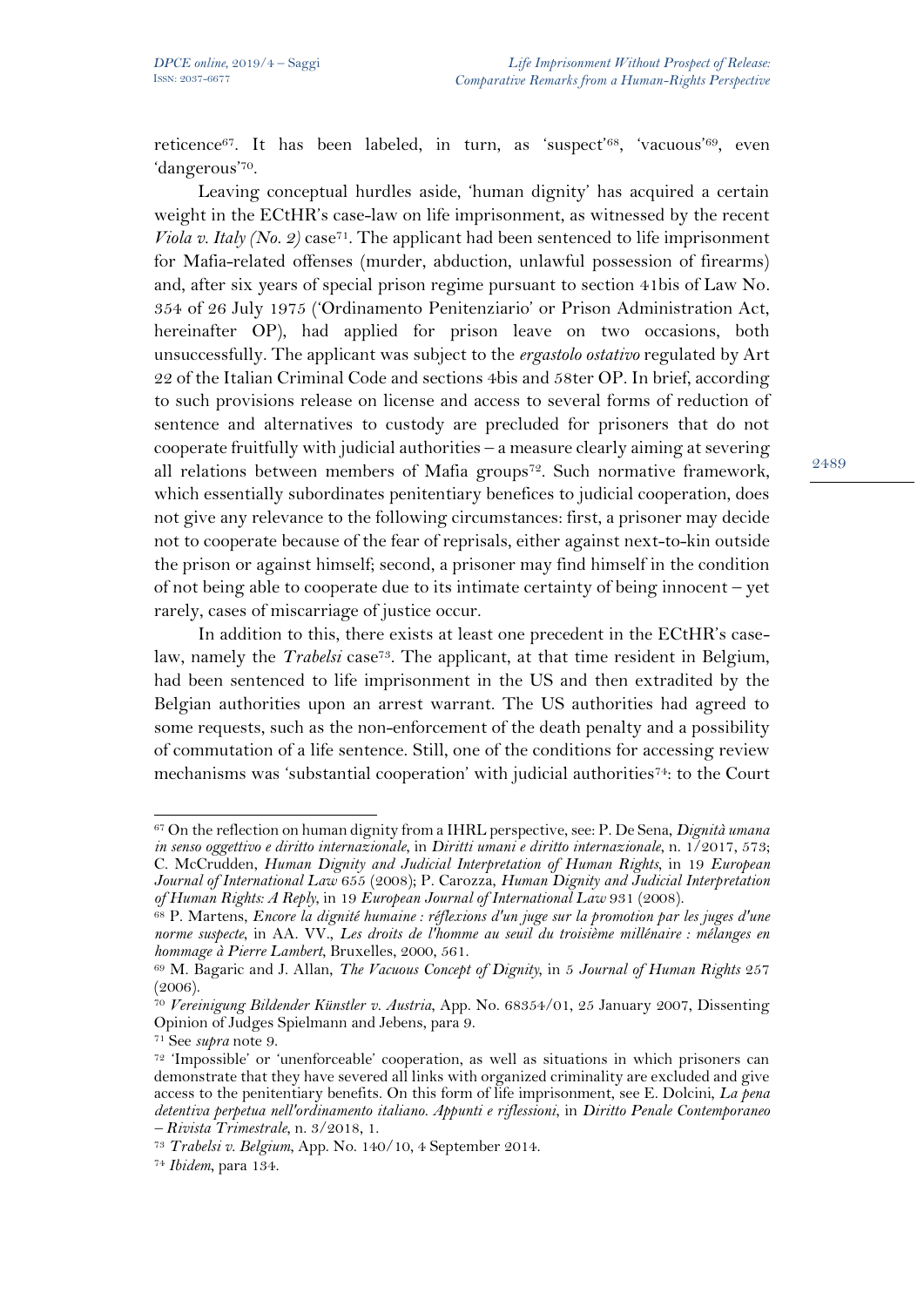this was not enough to comply with Art 3 ECHR as it did not attach sufficient importance to the prisoner's progresses75.

In the same line, the *ergastolo ostativo* does not attach importance to any progress towards rehabilitation that non-cooperating prisoners may make. These findings push the ECtHR to spot a radical contrast between this form of life imprisonment without prospect of release (absent cooperation) and 'human dignity': requesting that prisoners cooperate also in cases where the authenticity of such cooperation is doubtful runs counter the individual's auto-determination and thus their dignity76. Put it in another way, the *ergastolo ostativo* is not reducible – at least *de facto* – as it places an excessively heavy burden on the perspective of a prisoner's release77.

To conclude, this last case is telling as it vividly demonstrates how far the European case-law has pushed itself: the notion of 'human dignity' has evidently acted as an important driver in this sense. This is all the more remarkable if one considers that contrary to the ICCPR the ECHR does not contain any written provision resorting to 'human dignity'. However, possibly by virtue of the more limited number of States party to a regional instrument and the widespread resort to life imprisonment by almost all European States, the progresses made by the ECHR system towards a better understanding of human-rights implications of such penalty are exemplary.

2490

#### **4. The American Convention on Human Rights**

In the American continent the most prominent IHRL instrument is the American Convention on Human Rights (ACHR)78. Art 5 establishes the right to 'humane treatment', which comprises the respect of personal integrity, the prohibition on torture and other inhuman or degrading treatment and punishment, and – unlike Art 3 ECHR – specific provisions for those who are deprived of their personal liberty. With respect to punishment, in line with Art  $10(3)$  ICCPR, Art  $5(6)$  ACHR reads that 'punishments consisting of deprivation of liberty shall have as an essential aim the reform and social re-adaptation of the prisoners'. Again, Art  $5(2)$ parallels Art 10(1) ICCPR in that it dictates that all person deprived of their personal liberty 'shall be treated with respect for the inherent dignity of the human person'.

Soft-law instruments restate such imperatives. The *Principles and Best Practices on the Protection of Persons Deprived of Liberty in the Americas* are based on the key conception that punishments aim to the 'reform, social re-adaptation and personal rehabilitation' of prisoners<sup>79</sup>. Several provisions contained therein

<sup>75</sup> *Ibidem*, para 137.

<sup>76</sup> *Viola v. Italy (No. 2)*, *supra* note 9, paras 113 and 136.

<sup>77</sup> *Ibidem*, para 137.

<sup>78</sup> Organization of American States (OAS), American Convention on Human Rights, Costa Rica, 22 November 1969.

<sup>79</sup> Inter-American Commission on Human Rights, Resolution No. 1/08, *Principles and Best Practices on the Protection of Persons Deprived of Liberty in the Americas*, 13 March 2008, Preamble.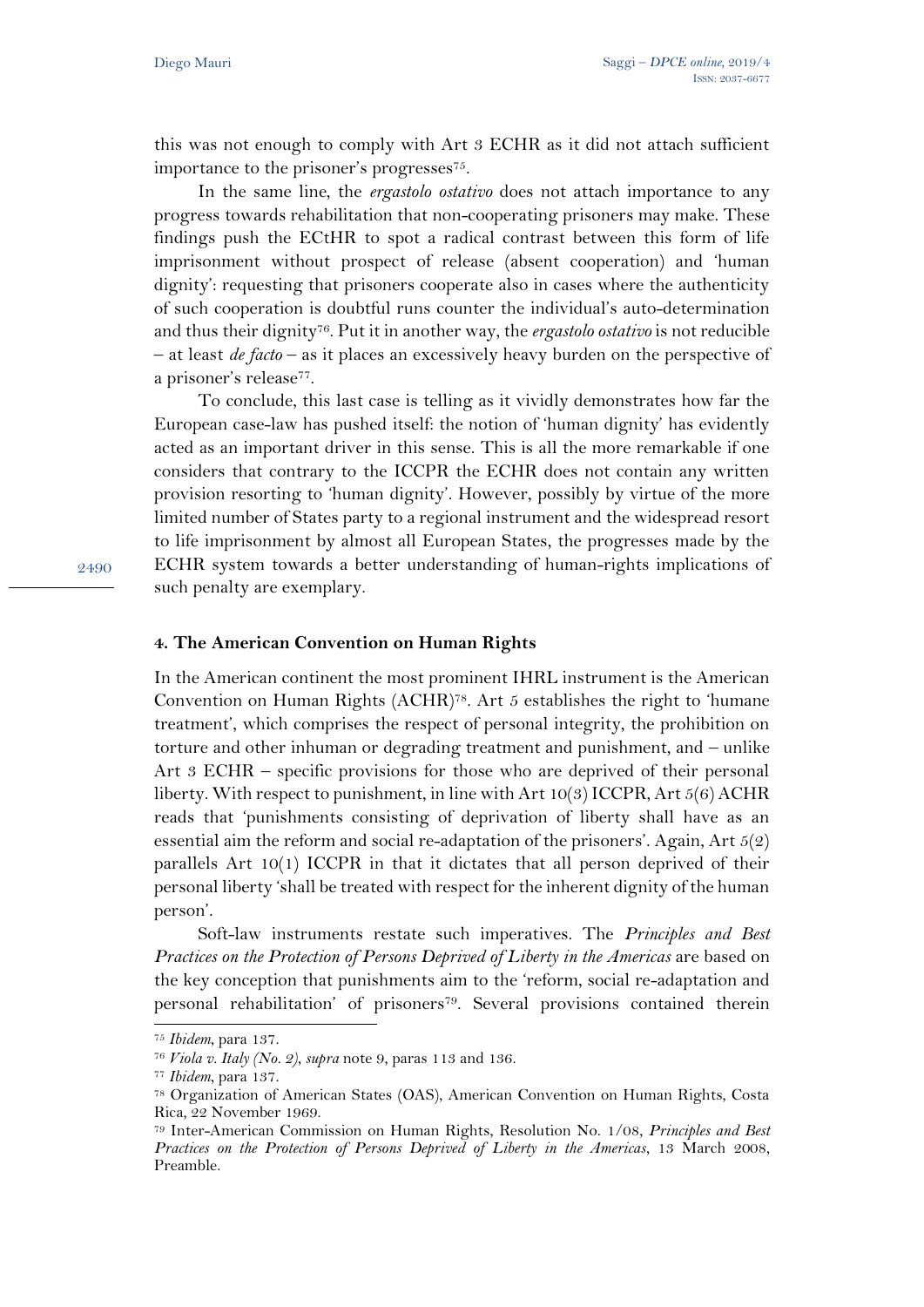emphasize the need for rehabilitation programs and more generally for the respect of prisoners' inherent dignity, with a particular focus on living conditions in prisons<sup>80</sup>.

Moving to the judiciary practice, it is noteworthy that Art 5(6) has been employed by the Inter-American Court of Human Rights (IACtHR) to argue that the purpose of rehabilitation has to be well present both at the moment of establishing a given penalty (thus addressing States' law-making bodies) and at the moment of convicting an individual (thus addressing the judiciary)<sup>81</sup>. In the same vein, in some cases the Court has ruled that violations of personal integrity and of the prohibition on inhuman and degrading punishment give rise to situation that are plainly contrary to rehabilitation<sup>82</sup>. In other words, focus is mostly on prison living standards (such as assistance and access to productive activities)<sup>83</sup>: if these are wanting, the path towards readmission in society will be easily jeopardized.

The issue of life imprisonment has been tackled in a recent case involving juveniles in Argentina, where criminal legislation allows for life imprisonment with the possibility of parole only after twenty years in prison. In the *Mendoza* case, the Inter-American Commission held in 2010 that Argentina had violated, among others, not only the provisions on special protection of children (Art 19) and against arbitrary detention (Art 7), but also 5(6) 'read in combination' with Art 19 ACHR<sup>84</sup>. Like the *Blessington and Elliot* case analyzed above<sup>85</sup>, a key role has been played by the UN Convention on the Rights of the Child as a specific normative framework for interpreting ACHR's provisions. Later, the IACtHR addressed the same topic – for the first time since its establishment<sup>86</sup> – holding that 'life imprisonment and reclusion for life do not achieve the objective of social reintegration of juveniles'<sup>87</sup>. What is more, the Court added that due to its functioning 'in a purely retributive sense' this penalty results in rehabilitation being 'annulled to [its] highest degree'<sup>88</sup>. On the one hand, one could extend such line of reasoning also to adults, as already argued with respect to the analogous HRCttee case. On the other hand, one must not forget that the Court adopts a proportionality-based reasoning: life imprisonment is understood as 'disproportionate' with respect to the sole objective of sanctioning a minor.

<sup>80</sup> For more on the Principles, see F. J. de Leon Villalba, *Imprisonment and Human Rights in Latin America: An Introduction*, in 98 *The Prison Journal* 17 (2018).

<sup>81</sup> *Lori Berenson-Mejia v. Peru*, Series C No. 128, 23 June 2005, para 101; *García Asto and Ramírez Rojas v. Peru*, Series C No. 137, 25 November 2005, para 223.

<sup>82</sup> *Penal Miguel de Castro Castro v. Peru*, Series C No. 178, 25 November 2006, para 314.

<sup>83</sup> See Inter-American Commission on Human Rights, *Report on the situation of persons deprived of liberty in the Americas*, 31 December 2011, OAS/Ser.L/V/II.Doc 64, para 608; see also B. López Lorca, *Life imprisonment in Latin America*, in van Zyl Smit, Appleton, *supra* note 33, 63.

<sup>84</sup> *César Alberto Mendoza et al. v. Argentina (Merits)*, Case 12.651, Report No. 172/10.

<sup>85</sup> See *supra* note 33.

<sup>86</sup> See Bernaz, *supra* note 6, 488.

<sup>87</sup> *Mendoza and others v. Argentina*, Series C No. 260, 14 May 2013, para 163.

<sup>88</sup> *Ibidem*, para 166.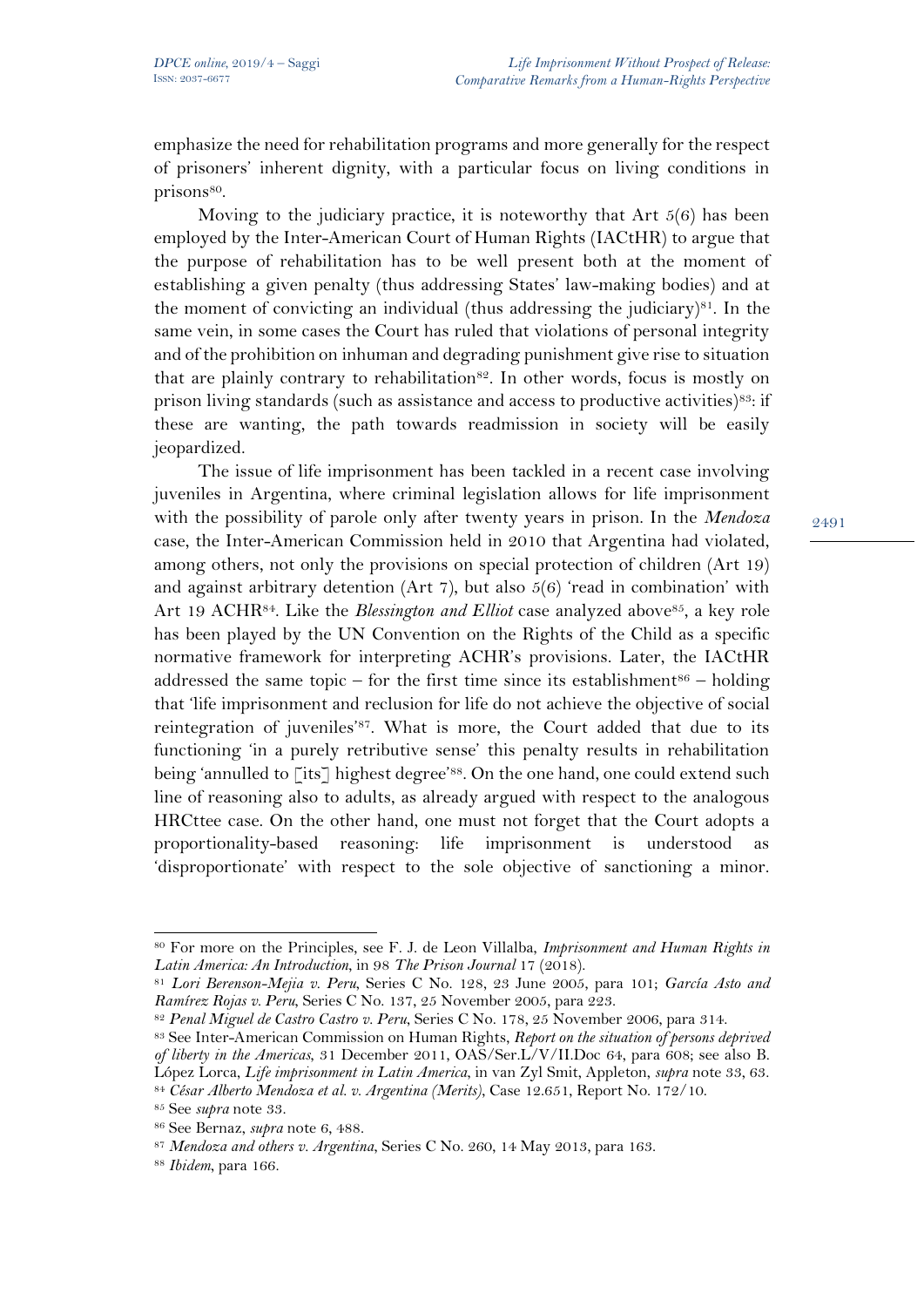Whether this proportionality assessment varies and produces different results when applied to non-juveniles remains an open question.

Unfortunately, to the writer's best knowledge there are no other cases decided by the Court on the issue of life imprisonment in general, let alone without prospect of release. Two are the plausible reasons. First, such penalty is present only in a limited number of States party to the ACHR (Mexico, on a state level; Argentina, Chile and Honduras – where life sentences can be reviewed –; Cuba and Peru – where they can be reviewed on a limited basis), a circumstance that makes Latin America 'not only a de facto death penalty free zone but also a life imprisonment almost-free zone'89. Second, life imprisonment seems to be overshadowed by other penological issues that are perceived as more pressing in Latin America, such as structural shortcomings in the penitentiary systems (overcrowding; poor living conditions; ill-treatments; incommunicado detentions; torture) resulting in systemic violations of human rights<sup>90</sup>. As an example, the *Pacheco Teruel* case contains a wide array of positive measures that States are requested to adopt in order to guarantee adequate standards of treatment in prison and thus to facilitate prisoners' rehabilitation<sup>91</sup>.

2492

However, one must not be misled by the fact that life imprisonment without prospect of release is absent in most legal systems of States Party to the ACHR. As a matter of fact, maximum penalties tend to be much higher (ranging from 20 to 60 years) than, for instance, those established by most European States' criminal codes: Latin America's long-term imprisonment often is a *de facto* life imprisonment<sup>92</sup>. Given that the minimum terms to be served before being considered for conditional release in Latin American States is about two-thirds of the sentence93, the fact that any reflection on the 'right to hope' is missing is worrisome94.

In sum, the connections among the purpose of rehabilitation and the right to humane treatment have not been explored sufficiently yet. A sound reflection on the need for a real possibility of parole or release as a cornerstone for the path towards rehabilitation – the European 'right to hope' – is still missing in the American continent.

#### **5. The African Charter on Human and Peoples' Rights**

Adopted in 1981 by the then Organization of African Unity (later replaced by the African Union), the African Charter on Human and Peoples' Rights (ACHPR)<sup>95</sup> contains a key provision against all forms of inhuman or degrading treatments.

<sup>89</sup> See de Leon Villalba, *supra* note 80, 26.

<sup>90</sup> See López Lorca, *supra* note 83, 66.

<sup>91</sup> *Pacheco Teruel and Others v. Honduras*, Series C No. 241, 27 April 2012, para 67.

<sup>92</sup> For numbers and figures, see the thorough analysis of F. J. de Léon Villalba, *Long-term Imprisonment in Latin America*, in van Zyl Smit, Appleton, *supra* note 33.

<sup>93</sup> *Ibidem*, 342.

<sup>94</sup> *Ibidem*, and López Lorca, *supra* note 83, 63.

<sup>95</sup> Organization of African Unity (OAU), African Charter on Human and Peoples' Rights, 27 June 1981, CAB/LEG/67/3 rev. 5.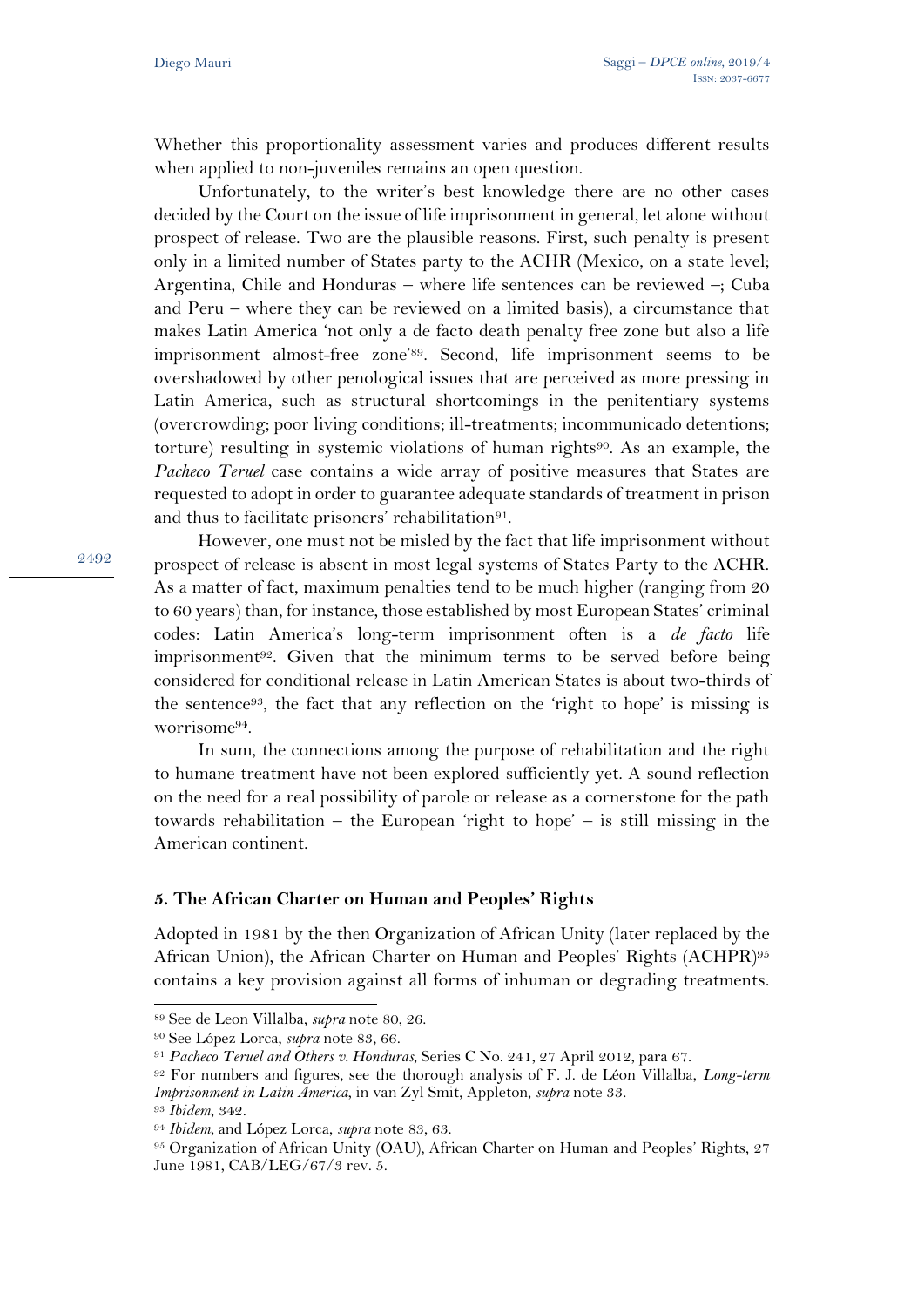Art 5 ACHPR reaffirms any individual's right 'to the respect of the dignity inherent in a human being' and prohibits 'all forms of … degradation of man', including torture and inhuman or degrading punishment. Early drafts of this provision were far more detailed; for instance, the so-called *M'Baye Draft* explicitly provided for the rehabilitative purpose of punishments<sup>96</sup>, in line with Art  $5(6)$ ACHR and Art 10(3) ICCPR.

Turning to the jurisprudential application of this provision, focus is mainly on corporal punishments. The ACHPR's monitoring bodies – the Commission and the Court<sup>97</sup> – have repeatedly addressed the issue, holding for instance that penalties consisting of lashes with a whip were contrary to Art 5 ACHPR98. Shari'a punishments are on the agenda as well99. More generally, it has been stated that States do not enjoy a 'right' to punish individuals in a way that contradicts their inherent dignity of individuals<sup>100</sup>.

When it comes specifically to life imprisonment, pronouncements by the two monitoring bodies are totally absent. Only (and in passing) the Commission's Special Rapporteur on Prisons – thus completely outside any contentious or judiciary procedures – noted that 'measures such as parole, judicial control, reductions of sentences, community service, diversion, mediation and permission to go out should also be developed'101. As a result, commentaries globally neglect the issue, or dedicate cursory remarks thereto<sup>102</sup>.

A possible explanation for the general indifference towards life imprisonment without prospect of release may be found in analogy with our previous remarks on the Inter-American system. First, much attention has been paid to prison living conditions, an issue which is globally perceived as more impelling: there have been numerous cases concerning, to name only few, denial of basic facilities103, excessive solitary confinement104, methods of 'rigorous interrogation' and 'torture'105. Second, unlike other IHRL instruments the ACHPR also lacks an explicit provision – either in the convention itself or in an

<sup>96</sup> Draft African Charter on Human and Peoples' Rights, prepared for the Meeting of Experts in Dakar, 28 November – 8 December 1979, by K. M'baye,  $\text{CAB/LEG}/67/1$ .

<sup>97</sup> For an overview of the institutional framework of the African system, see *amplius* G. Pascale, *La tutela internazionale dei diritti dell'uomo nel continente africano*, Naples, 2017, and G. J. Naldi, *The African Union and the Regional Human Rights System*, in M. Evans, R. Murray (eds), *The African Charter on Human and Peoples' Rights: the system in practice*, 2nd ed, Cambridge, 2008.

<sup>98</sup> African Commission on Human and Peoples' Rights, *Doebbler v. Sudan*, Case No. 235/2000, 25 November 2009.

<sup>99</sup> *Curtis Francis Doebbler v. Sudan*, Comm. No. 236/2000, 25 November 2009.

<sup>100</sup> *Ibidem*, para 42.

<sup>101</sup> Special Rapporteur on Prisons and Conditions of Detention in Africa, Prisons in Cameroon: Visit of the Special Rapporteur on Prisons and Conditions of Detention in Africa, 2-15 September 2002, ACHPR/37/OS/11/437.

<sup>102</sup> See R. Murray (ed), *The African Charter on Human and Peoples' Rights: A Commentary*, Oxford, 2019, 161-162.

<sup>103</sup> *John D. Ouko v. Kenya*, Comm. No. 232/99, 23 October – 6 November 2000.

<sup>104</sup> *Krischna Achutan (On Behalf of Aleke Banda), Amnesty International (On Behalf of Orton and Vera Chirwa), Amnesty International (On Behalf of Orton and Vera Chirwa) v. Malawi*, Comms. No. 64/92, 68/92, 78/92, 7th ACHPR AAR Annex IX (1993–1994).

<sup>105</sup> *Huri-Laws v. Nigeria*, Comm. No. 225/98, 6 November 2000.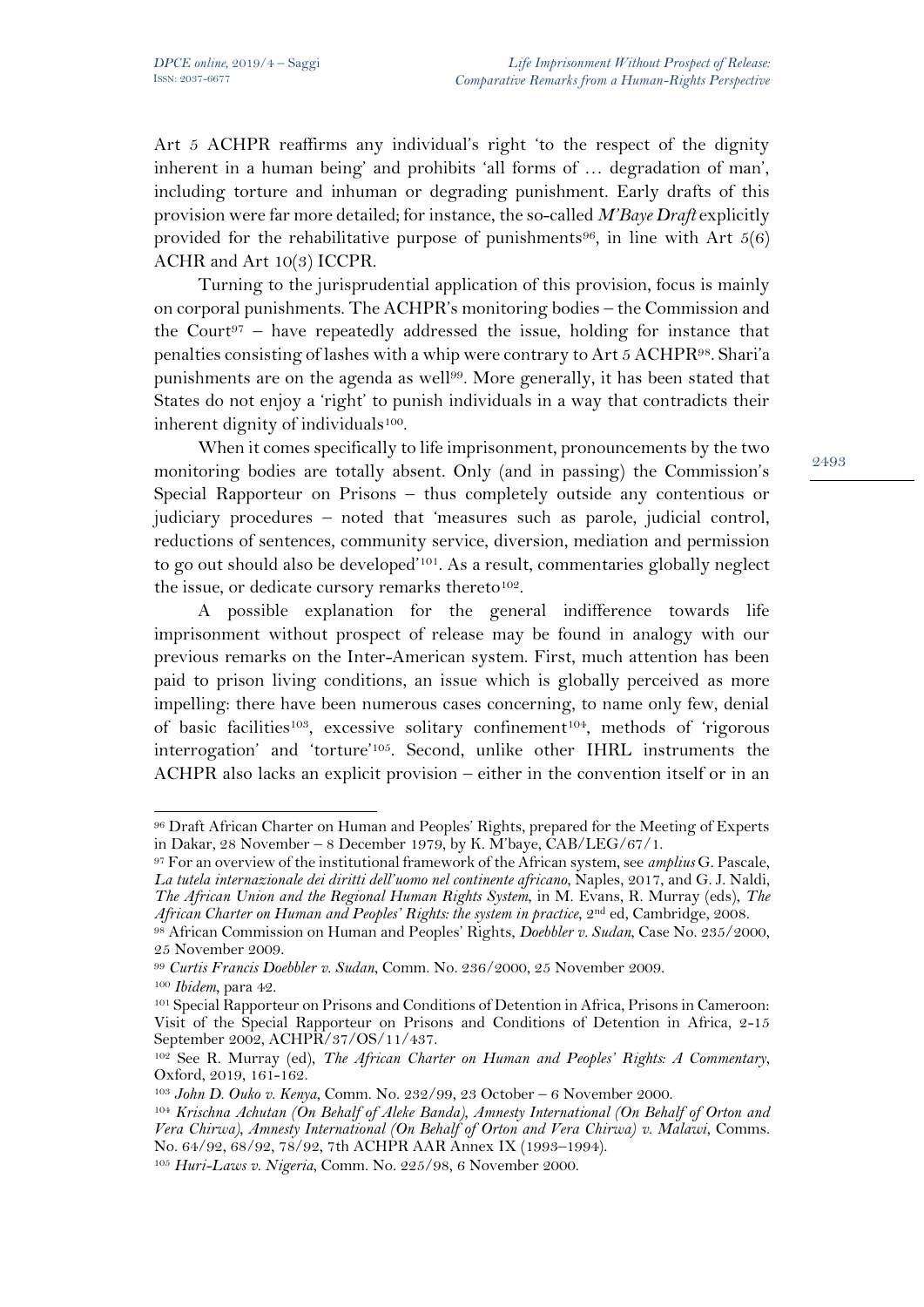additional protocol – against death penalty: the Commission urged States to 'envisage a moratorium' to such punishment in 1999106, and then tackled the issue on few occasions, but generally it has always declined to make strong statements against it<sup>107</sup>. While the majority of States party to the ACHPR retain the capital punishment, a small number (e.g. Kenya in 2003 and more recently Benin) of them has commuted death sentences to life imprisonment<sup>108</sup>: in such context, a logic of 'lesser evil' – albeit legally unacceptable in principle, as what is at stake are fundamental, absolute and non-derogable rights<sup>109</sup> – seems to kick in.

However, the fact remains that life imprisonment without prospect of release is a problematic issue in some States Party to the ACHPR's domestic (and mostly constitutional) law, such as South Africa<sup>110</sup>, Mauritius<sup>111</sup> and Malawi<sup>112</sup>. On the contrary, the regional system of protection of human rights still needs time to mature, but one may already see a good start in existing case-law, for a twofold reason. First, the ACHPR contains a strong reference to 'human dignity', a concept which some scholars have deeply studied with respect to the African continent. Reflections on notions such as that of 'Ubuntu' – a term for 'humanity' elaborated during Zimbabwe's independence struggle – animate not only the philosophical and political discourse113, but also the legal one: this notion attributes high and equal value – 'dignity' – to each person inasmuch as part of a community. It has also been resorted to by domestic judiciaries<sup>114</sup>. Second, it is noteworthy that the African Commission has interpreted the phrase 'cruel, inhuman and degrading treatment' as per Art 5 ACHPR as including also 'actions … which humiliate the individual or force him or her to act against his will or conscience'115. If this is the case, then, for instance, requiring prisoners to cooperate against their own will in order to access penitentiary benefits, as occurred in the *Viola* case, may easily meet the requirement set forth by the Commission.

<sup>106</sup> African Commission on Human and Peoples' Rights, Resolution Urging the State to Envisage a Moratorium on the Death Penalty, ACHPR/Res.42 (XXVI) 99.

<sup>107</sup> See B. Manby, *Civil and Political Rights in the African Charter on Human and Peoples' Rights: Articles 1-7*, in Evans, Murray, *supra* note 97, 189 ff.

<sup>108</sup> *Ibidem*, 190. See also M. Ssenyonjo, *Responding to Human Rights Violations in Africa. Assessing the Role of the African Commission and Court on Human and Peoples' Rights (1987-2018)*, in 7 *International Human Rights Law Review* 1 (2018), 24 ff.

<sup>109</sup> To confine ourselves to the Commission's case-law, see *Gabriel Shumba v. Zimbabwe*, Comm. No. 288/04, 2 May 2012, para 142 (taking an 'uncompromising stand against torture'). <sup>110</sup> See Mujuzi, *supra* note 52, 80 ff.

<sup>111</sup> See J. D. Mujuzi, *The Evolution of the Meaning(s) of Penal Servitude for Life (Life Imprisonment) in Mauritius: The Human Rights and Jurisprudential Challenges Confronted So Far and Those Ahead*, in 53 *Journal of African Law* 222 (2009).

<sup>112</sup> See E. Gumboh, *A Critical Analysis of Life Imprisonment in Malawi*, in 61 *Journal of African Law* 443 (2017).

<sup>113</sup> J. W. T. Samkange, *Hunhuism or Ubuntuism: a Zimbabwe indigenous political philosophy*, Philadelphia, 1980; D. Tutu, *No Future without forgiveness*, London, 1999.

<sup>114</sup> Equality Court of Johannesburg (South Africa), *Afri-Forum and Another v. Malema and Others* (20968/2010), 12 September 2011 (in a hate speech trial).

<sup>115</sup> *International PEN, Constitutional Rights Project, Civil Liberties Organisation and Interights (on behalf of Ken Saro-Wiwa Jnr.) v. Nigeria*, Comms. No. 137/94, 139/94, 154/96 and 161/97, 31 October 1998, para 79.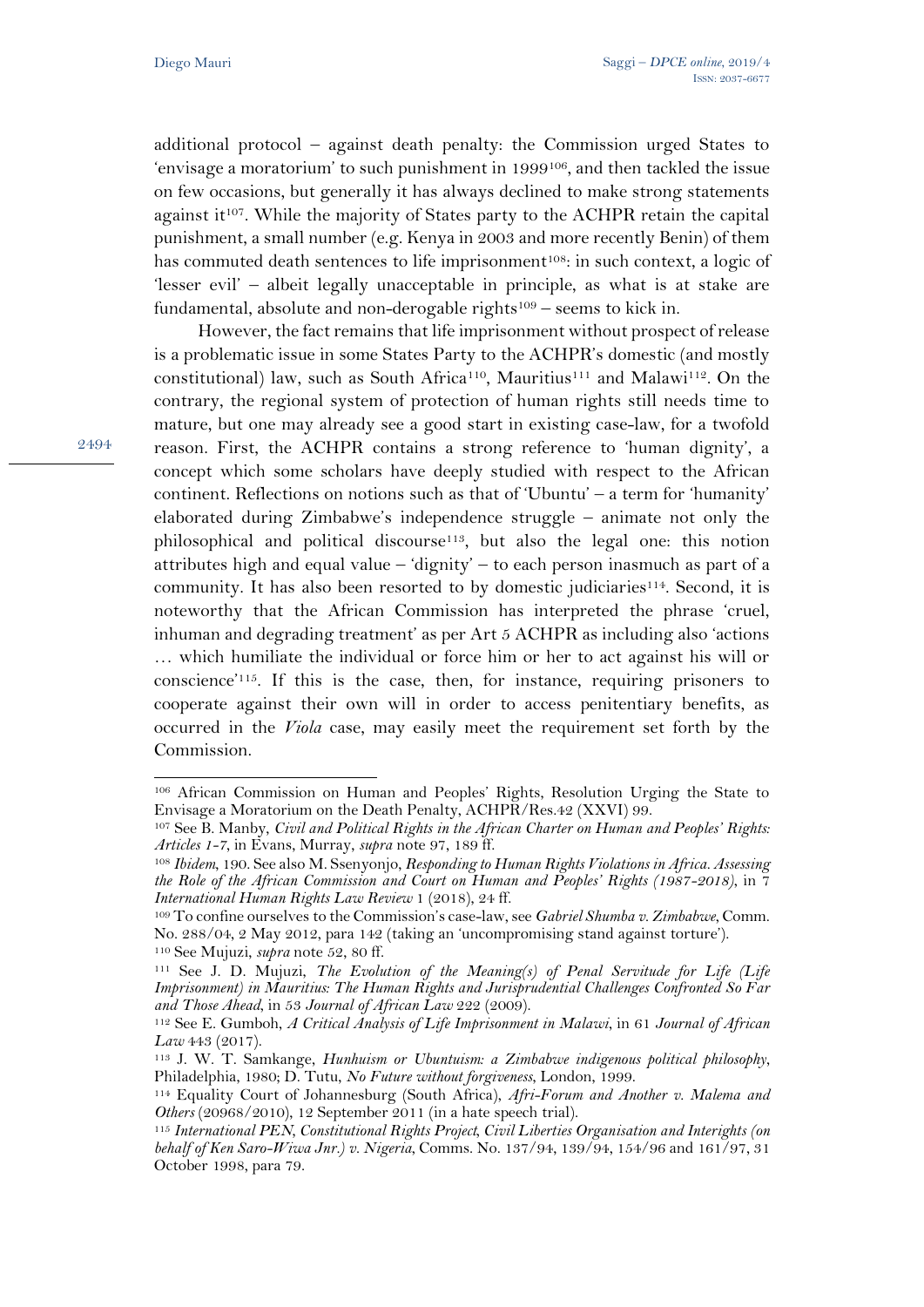## **6. Concluding Discussion**

Ensuring that life prisoners have a 'prospect of release' seems not only appropriate in penological terms, but also consistent with what their inherent dignity – something that is not washed away even by the most heinous crimes – demands. The proposed IHRL comparative approach to life imprisonment without prospect of release allows for the identification of some common traits and differences between the main international instruments aiming to the protection of human rights. Let us face them in turn.

As for the latter ones, it is impossible not to spot a radically diverse approach to the issue. The rehabilitative purpose of penalties is strongly affirmed in those systems – such as the ICCPR, the ACHR, the ACHPR – in which the life prisoners' 'right to hope' for their readmission in society strives more to get affirmed and to acquire conceptual autonomy from the more general right not to be subject to inhuman or degrading punishment – which happens with respect to the ECHR. As a matter of fact, the European reflection on the issue is rich in pronouncements that have gradually shaped this right: review mechanisms must be in place that ensure adequate substantial and procedural safeguards, and thus an effective – and not merely abstract – 'prospect of release' for life prisoners. Reducibility *de jure* and *de facto* goes on a par with the purpose of rehabilitation. In sum, the 'right to hope' is truly a 'European' one<sup>116</sup>.

One reason explaining such 'multi-speed' approach to life imprisonment across IHRL instruments is the relevance of this penalty in the public debate: Europe stands as a death penalty-free and life imprisonment-friendly zone, while in the American continent (with the major exception of the US and Canada) life imprisonment is provided only by few States, and in the African continent capital punishment and corporal ones remain on top of the human rights agenda. Incidentally, one may add that also in the Asian continent life imprisonment, especially in its harshest forms, is an issue: India and China have recently adopted it as a formal statutory sanction, while only few States have prohibited it altogether (such as East Timor).

As for the commonalities, all the instruments tackle the issue from the standpoint of the prohibition on torture, cruel, inhuman and degrading punishments or more generally treatments: life imprisonment, yet severe, is not considered to infringe such prohibition in itself, as States maintain a wide margin appreciation in matters of criminal policy. They are basically free to establish this penalty for criminal acts, provided that the proportionality requirement between offence and penalty is met<sup>117</sup>, and with the exception of minors (to whom specific IHRL provisions apply). Either in treaty provisions or thanks to monitoring bodies' jurisprudence, rehabilitation is considered at the core of penalties' purposes at least on a par with other purposes: it follows that a penalty in which rehabilitation is not given importance – altogether or sufficiently, as happens when

<sup>116</sup> See Pinto de Albuquerque, *supra* note 11.

<sup>117</sup> For more on proportionality in the relationship between offence and penalty, see van Zyl Smit, Appleton, *supra* note 3, 126 ff.